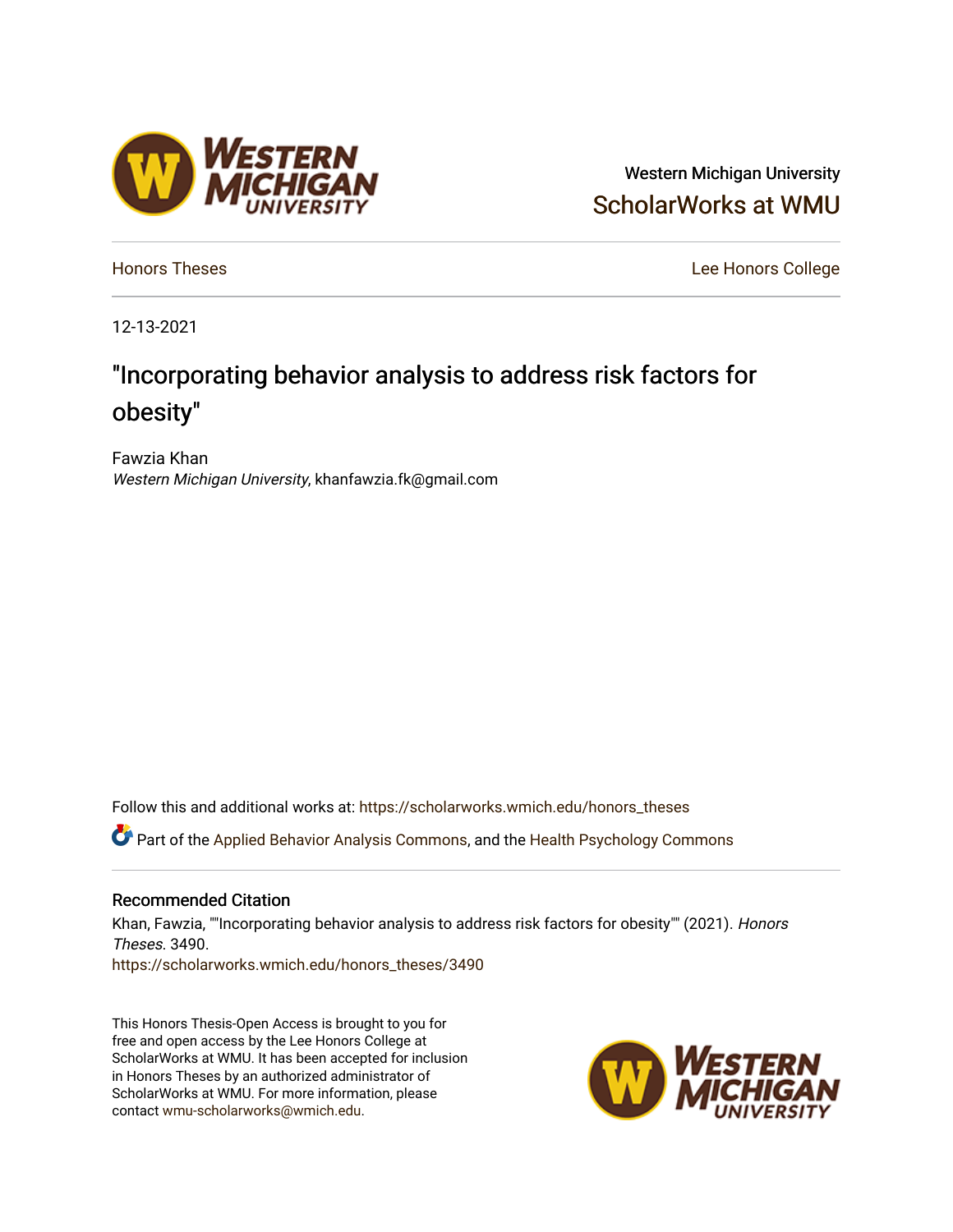Incorporating behavior analysis to address risk factors for obesity

Fawzia Khan

Western Michigan University Thesis Chair: Anthony DeFulio Ph.D., BCBA-D Thesis Mentor: Mark J. Rzeszutek, Ph.D., BCBA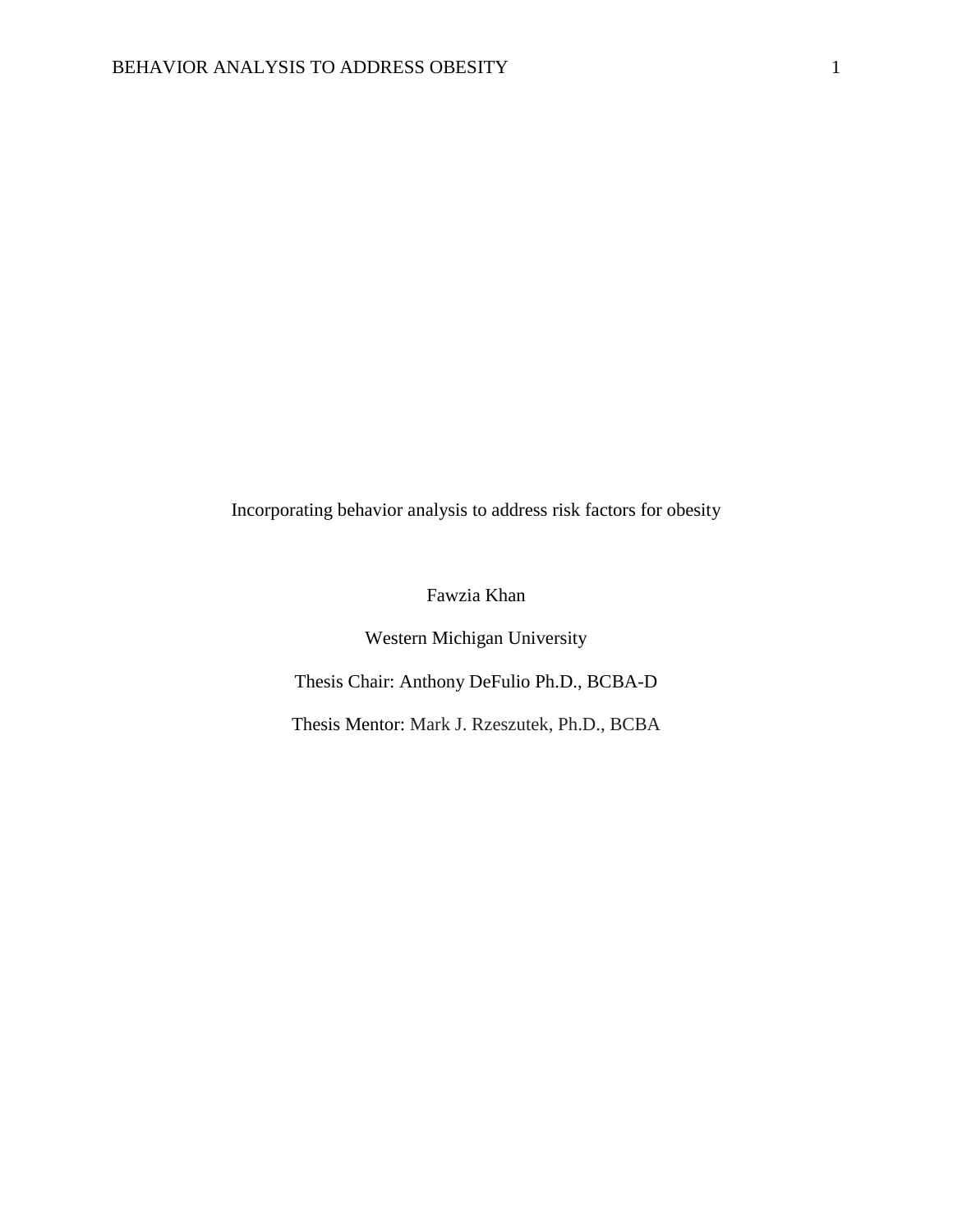#### **Abstract**

There is a rising prevalence for obesity in the United States. Obesity is associated with health issues such as heart disease, diabetes, and other health complications including worsened mental health. Because of this, it is important to look for effective solutions to address risk factors, such as overeating and a sedentary lifestyle, that are associated with obesity. Applied behavior analysis, the application of learning principles to socially significant issues, has potential in addressing factors that lead to obesity. Functional analysis and the antecedent-behaviorconsequence (ABC) model can help explain "cause and effect" relationships between environment and behavior and why and how some behaviors occur from frequently over others. Some environmental factors can influence how an individual consumes, such as variety of food within certain food groups, distractions present when eating, portion size. Delay discounting, the devaluing of a reinforcer due to a delay, can also be useful in understanding how individuals become obese. Individuals who are obese display steeper discounting relative to controls, that is, prefer a smaller immediate reinforcer relative to a larger delayed one. Potential interventions based on the ABC model, such as changing discounting or manipulating antecedent and/or consequent stimuli, could be enhanced by individualized functional analyses. Goal setting and self-monitoring are also interventions to be considered. Although, there is support for a behavioral analytic approach to address risk factors associated with obesity, more research into specific areas, such as functional analyses of overeating, needs to be conducted to potentially improve clinical outcomes.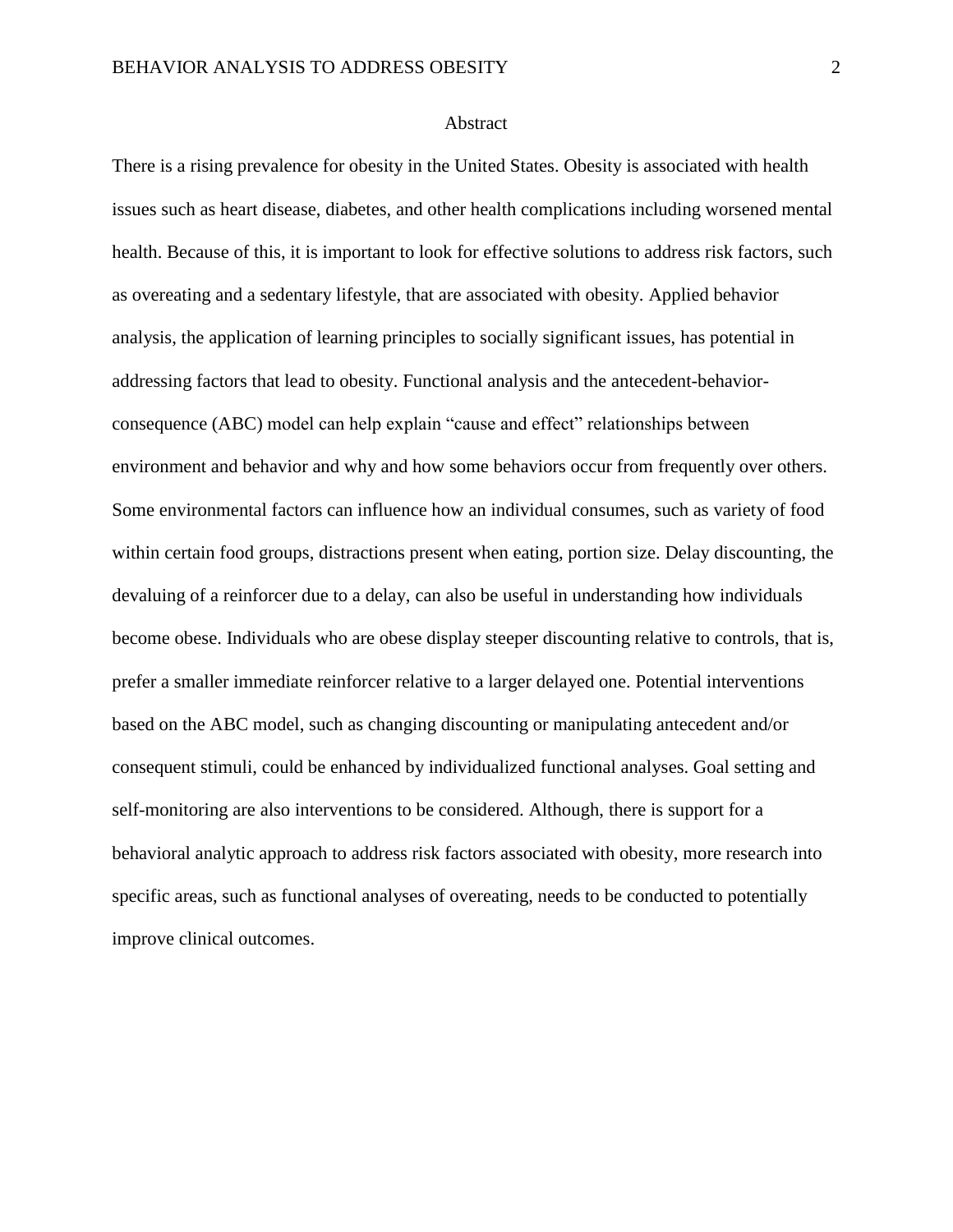Incorporating behavior analysis to address risk factors for obesity

According to a report from the National Health and Nutrition Examination Survey (NHNES), 39.6% of American adults are considered obese (National Health Interview Survey, 2015). From 1999-2000 through 2017-2018, the prevalence of adult obesity has increased from 30.5% to 42.4% according to the CDC (2021). The CDC found that among children and adolescents the prevalence for obesity is 18.5% and 13.7 million children and adolescents are considered obese (CDC, 2019). How an individual is determined to be obese, or overweight is typically by their Body mass index (BMI). BMI is a measure of body fat based on height and weight that applies to adult men and women (National Institutes of Health, n.d.). To be considered overweight the BMI would fall within the range of 25.0 to <30 and to be considered obese the BMI would fall within the range of 30.0 and higher. Although BMI is not the perfect system in determining the measure of body fat because it does not consider sex, body structure and distribution of fat, it can be still used to determine basic health (Rothman, 2008). Being obese is a major risk factor for heart disease, the leading cause of death in Americans (CDC, 2021). Along with increased risk of heart disease, obesity can also lead to type 2 diabetes, high blood pressure, sleep apnea with breathing problems and other health complications (CDC, 2021). Behavioral factors associated with obesity are a sedentary lifestyle and high calorie diets. These same factors have also been associated with worsened mental health. There is a negative stigma associated with obesity implying people who suffer obesity are responsible for the weight gain because it is assumed that they might be lazy or that they might not have the determination to get back to a healthy lifestyle. This is because emphasis is placed on individual responsibility rather than external factors. As a result, this causes people who are obese to also suffer from depression, anxiety, and declining self-esteem (WHO, 2017).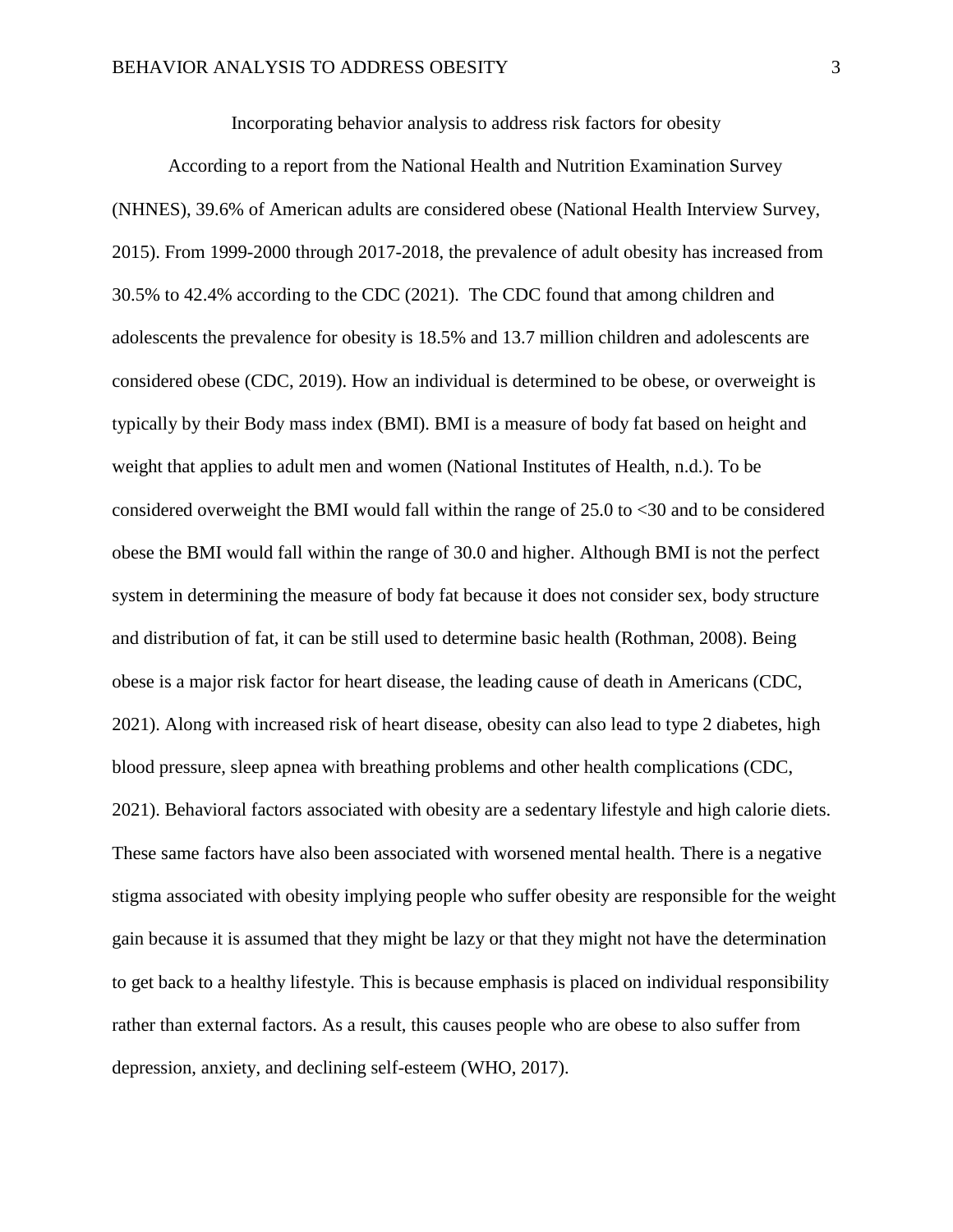Even though there is a robust association between obesity and deleterious effects on physical and mental health, its prevalence in Americans continues to increase. Moreover, if a person was overweight as an adolescent, they were 70% more likely to remain overweight into adulthood (Barlow & Dietz, 1998). These adolescents are more likely to develop serious health conditions for example, diabetes. Diseases such as type 2 diabetes is linked with obesity (Leitner et al., 2017) and in the past it was usually seen in adults, however with the rising numbers of obesity it can now be also seen in younger children. Because of the health effects of obesity and its incidence has and continues to rise, identifying and addressing factors related to obesity that can be easily implemented is of the utmost importance.

#### **Addressing Obesity**

While obesity is related to genetic and environmental factors, individuals can only meaningfully affect personal risk factors of obesity via behavior change using evidence-based interventions (Wakefield, 2004). Applied behavior analysis (ABA) is the application of principles of learning to predict and control socially significant behavior for the benefit of the individual while emphasizing observable behaviors (Baer et al., 1968). According to Skinner (1953) a functional analysis is the identification of the external variables by which behavior is controlled, demonstrating a "cause and effect" relationship between environmental factors and behavior. "The term *function* refers to *characteristic effect* produced by either a behavioral or an environmental event" (Pierce & Cheney, 2017, p. 33). Functional analyses are at the core of applied behavior analysis as one of the core tenets of behavior analysis in identifying functional relationships between contexts that precede behaviors, and the consequences that follow behavior to influence how likely a behavior is to occur. Historical relationships between behaviors and the events that surround them help to provide context for why individuals continue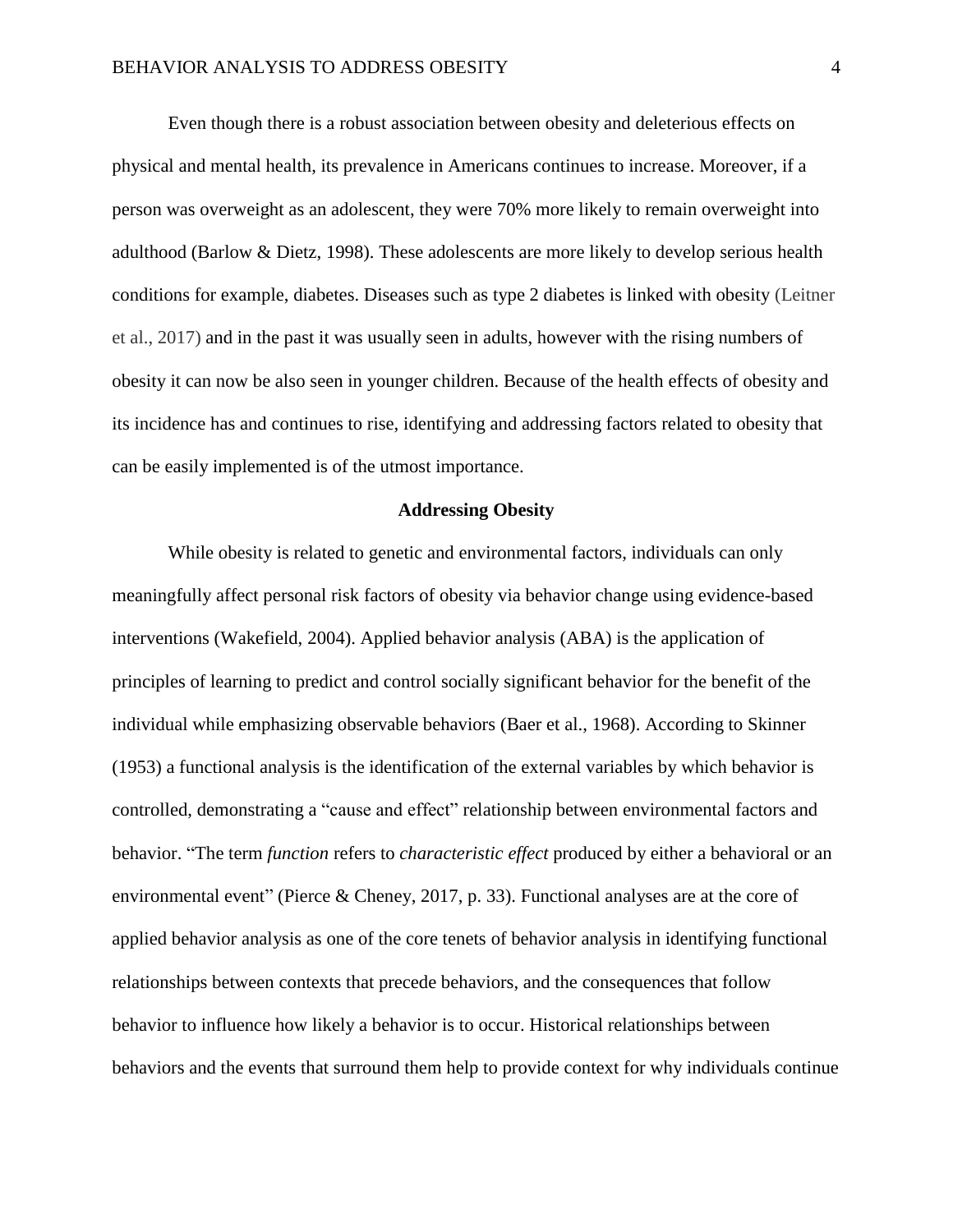or cease engaging in certain behaviors. Functional analysis is a part of Functional Behavior Assessment (FBA). FBA is used to address problematic behaviors by identifying variables that are to be targeted to create interventions to help reduce occurrence of the problematic behavior (Horner, 1994). This type of analysis has proven to be effective in empirically identifying variables that trigger a problematic behavior (Carr, 1994). It is important to understand why and what is maintaining a problematic behavior to create interventions to decrease the frequency of the problematic behavior, and this is important in making the intervention effective.

ABA emphasizes interventions catered to each individual to solve problem behaviors, ideally by identifying the functional relationships between behavior of interest and the environment. This allows more investigation on the events that reinforce (i.e., increase or maintain) maladaptive behavior using functional analysis or alternatively identify events that may punish (i.e., decrease) certain behaviors. To help promote identification of relationship between environment and behavior, the antecedent-behavior-consequence (Cooper et al., 2019) model is used. This model can be used to help identify what changes a behavior, why a certain behavior is occurring, what is triggering that behavior and what are the consequences of that behavior.

In a situation or setting (also discriminative stimulus;  $S<sup>D</sup>$ ), the behavior (also response; R) engage with the environment resulting in consequences (also stimulus that follows the response;  $S<sup>r</sup>$ ) (Pierce & Cheney, 2017).

Antecedents  $(S^D)$  are events or situations that increase the likelihood of a behavior being emitted. This event occurs or is presented before the behavior occurs. Environmental factors, social factors and verbal behavior of another person can trigger or initiate a behavior. Learning the antecedents of a certain behavior can be useful in figuring out how to manipulate the trigger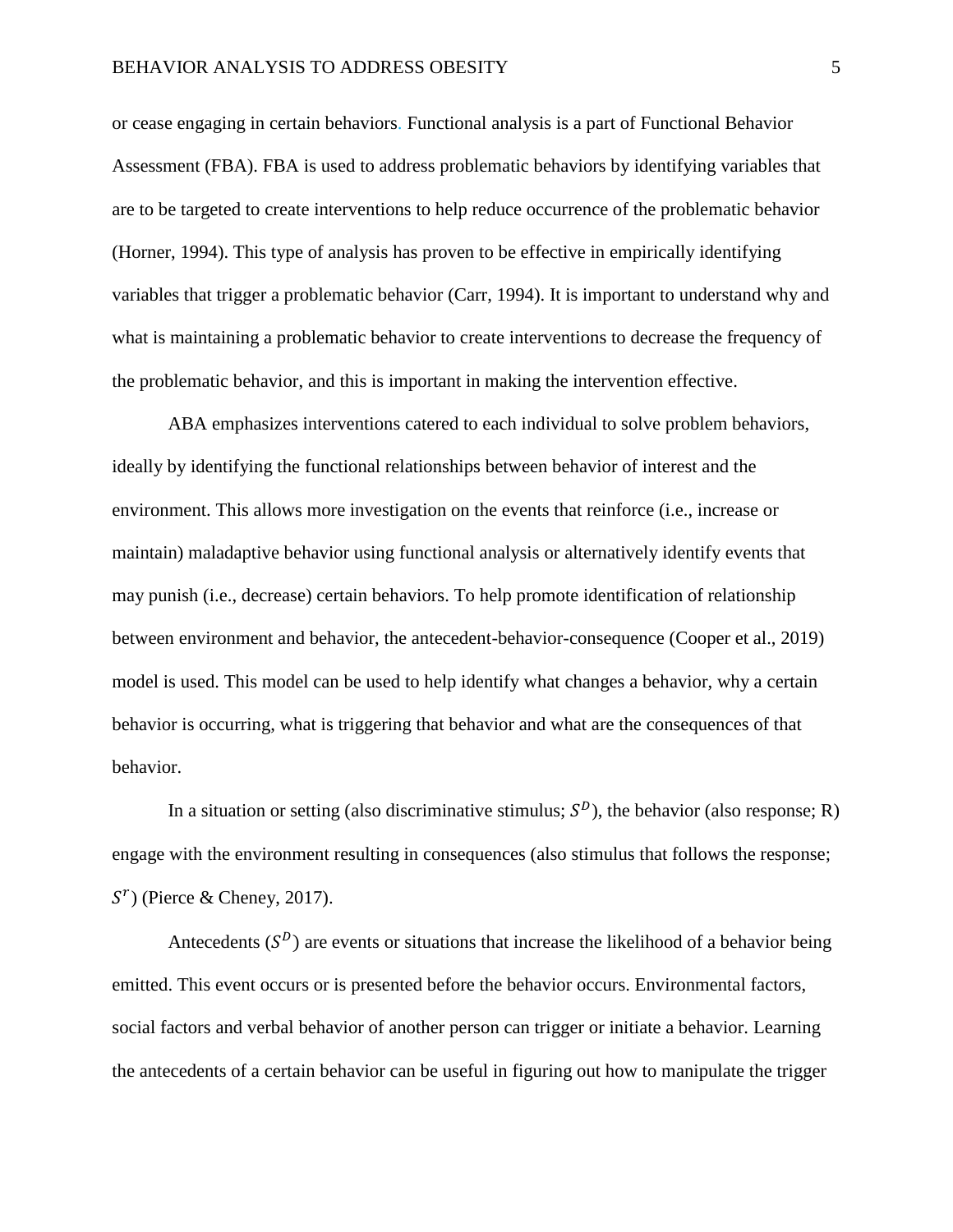of a certain behavior to either decrease or increase the chances of the behavior occurring in the future.

Behaviors (R) are the defined, observable actions of the individual and it follows the antecedent. Behaviors can either be adaptive or maladaptive based on their effects on the individual.

Consequences  $(S<sup>r</sup>)$  refer to the outcomes that are a result of the behavior. It can either increase or decrease the frequency of the behavior. The consequences or the outcomes of the behavior can help determine whether there is a need to increase the frequency of a certain behavior or decrease it. This model can conceptually be applied to some of the behavioral risk factors to obesity (e.g., sedentary lifestyle, overeating). Figure 1 is an example of how the ABC model could be applied to increasing physical activity.



*Figure 1.* This example shows how the behavior of going out to walk in the future increases using the ABC model. Antecedent, which is the situation that occurs before the behavior, in this case the Fitbit sends a reminder to walk. The behavior that occurs due to this reminder is this individual going out for a walk. Consequence which is the outcome of the result of the behavior is that Fitbit sends a "good job" notification for completing the walk. In future, the behavior of going for a walk will increase when receiving the notification from Fitbit to go on a walk.

Referring to Figure 1, the individual in future, will more frequently go on that walk to

accomplish the task of going on that walk and to receive the "good job" which is a form of

praise. This increases the frequency of the behavior of that individual to walk more frequently.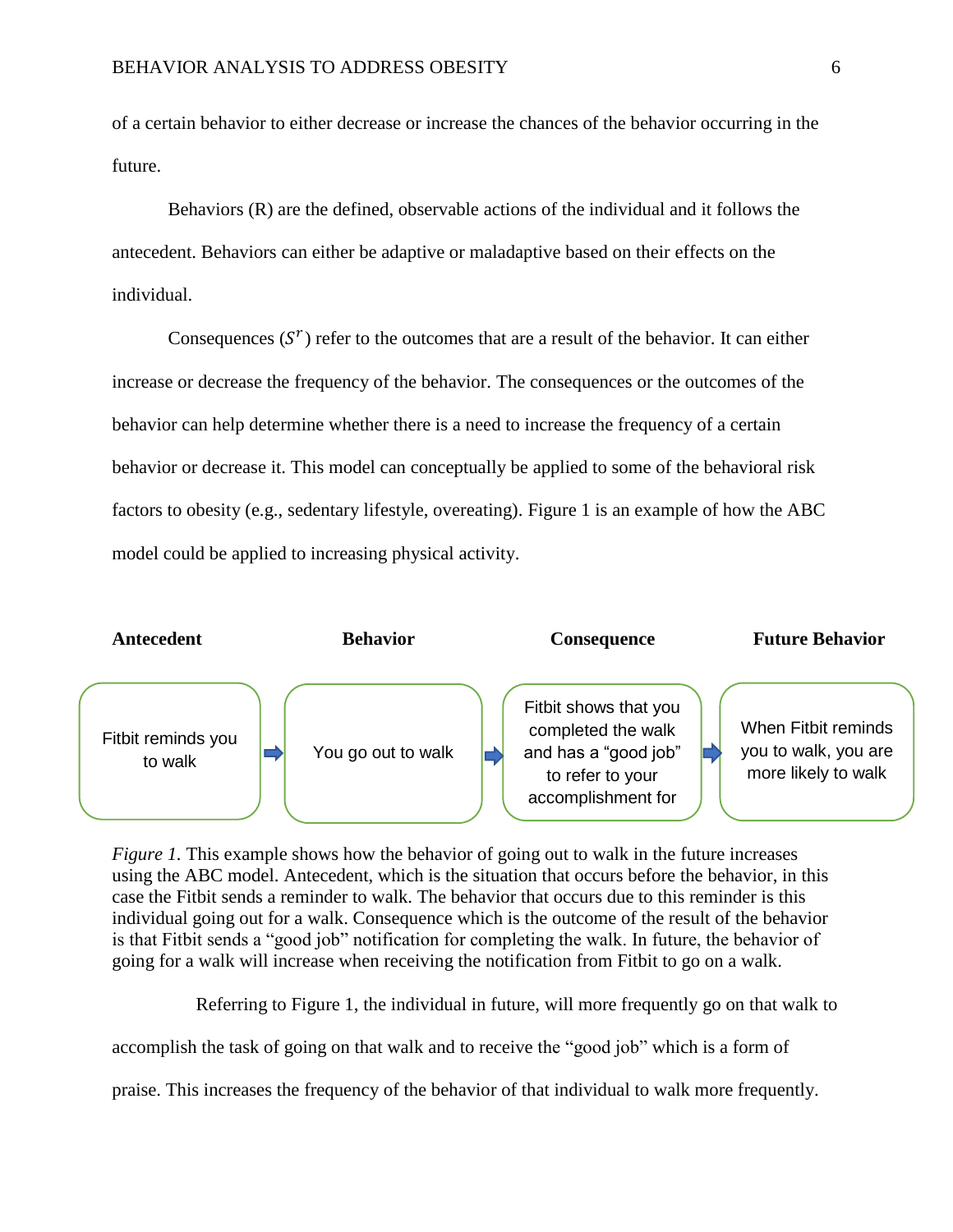Understanding that completing a task and receiving praise is what increases the "wanted" behavior to walk more is a knowledge that can be used to increase this behavior.

However, this model can also help explain why some people may not engage in healthy lifestyle choices. For example, if an individual got hurt when exercising, if an individual got hurt when going out for a run, this will decrease the likelihood of the individual going out for a run in the future. Below (Figure 2) displays this using the ABC model.



*Figure 2.* This example shows how the behavior of going out for a run in the future decreases using the ABC model. Antecedent, which is the situation that occurs before the behavior, in this case is that the Fitbit reminds this individual to go out for a run. This antecedent leads to the behavior of going out for a run. In this example, this individual trips over a rock and falls. The consequence, or the result of this behavior is that this person is in immense pain. In future, when this individual receives the reminder from the Fitbit to go out for a run, this individual is less likely to go out for a run.

The situation in Figure 2 illustrates that this individual got hurt when they went out for a

run, and this may be the cause of why this individual's behavior of going out for a run decreased.

Understanding this, can help create effective intervention to increase the frequency of this

individual running in the future.

It is important to note that this general model can be applied to more proximal and distal

consequences, with a larger emphasis on proximal (i.e., immediate) factors and consequences.

However, this model can still be broadly applied to long-term outcomes or consequences and is

discussed later.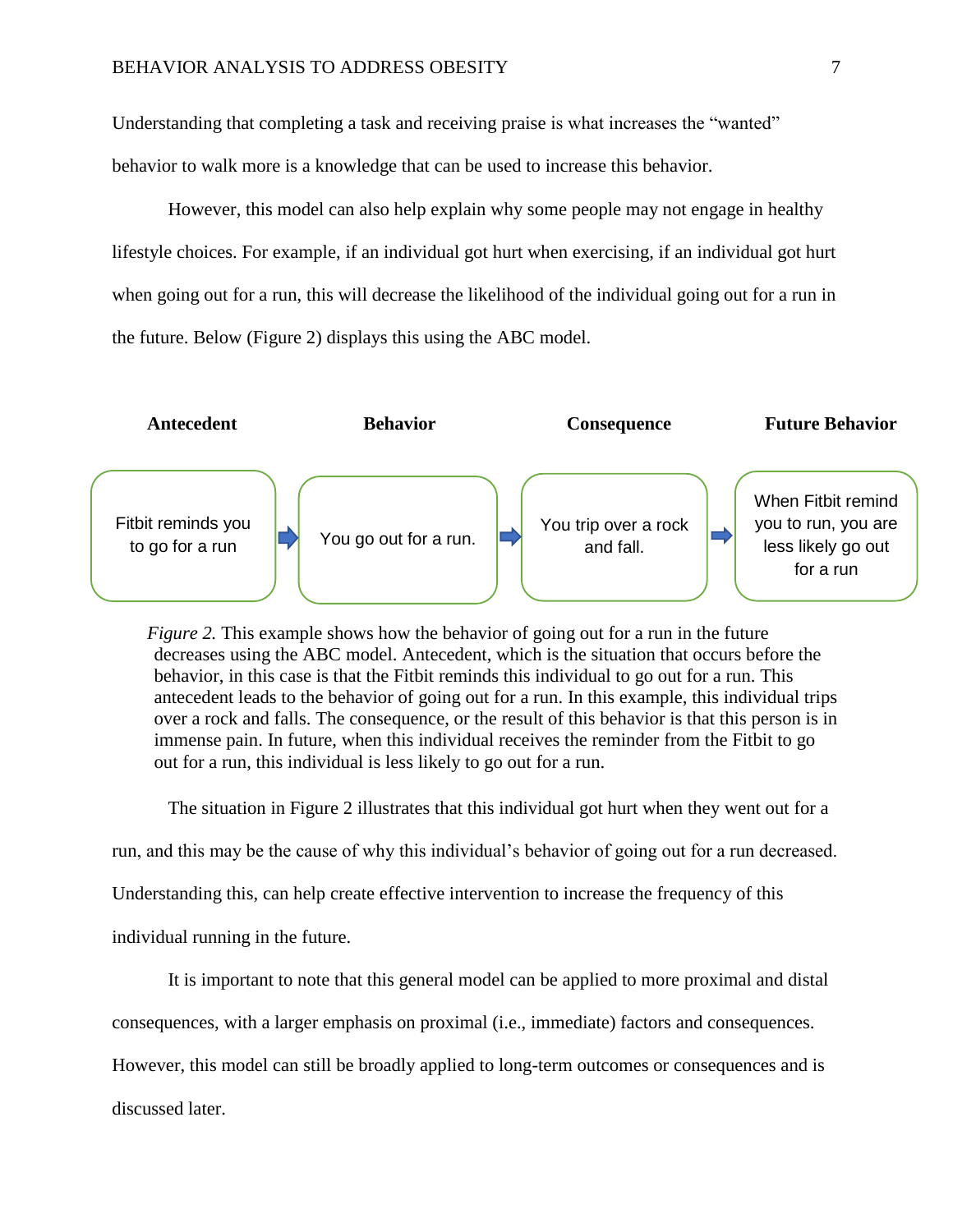When creating interventions, a functional analysis is typically done to determine the environment an individual is in and to determine which reinforcers would be more effective. Lack of physical activity in adolescence is a strong predictor of obesity in young adulthood, therefore reinforcing the importance of encouraging physical activity as a means of obesity prevention (Pietiläinen et al., 2008). Ladabaum et al. (2014) study found that it is lack of exercise that seem to play a major factor in the rising prevalence for obesity. When possible, a functional analysis is conducted to determine the function of a behavior by observing causes and consequences of a particular behavior. Applied behavior analysts specialize in the organization of the antecedents and consequences that affect the behavior of the individual, therefore applied behavior analysts or anyone using the knowledge of functional analysis (Skinner, 1953) and understanding the ABC model (Cooper et al., 2019) can help create interventions to target and decrease the frequency of unhealthy lifestyle behavior. This is where behavior analysts can come in and investigate the unwanted behavior and determine the most effective intervention for an individual.

For example, (Larson et al., 2013) conduct a functional analysis of physical activity on children to investigate whether manipulating certain variables would increase or decrease the behavior of engaging in physical activity. The results of the study concluded that when children were engaged with some form of attention, the children were more physically active.

#### **Antecedent Factors**

Some of the factors that can influence consumption are how the food is presented such as food being cheap or receiving food that is more convenient or the portion size of the food. This can lead to the behavior of overeating food as these factors reinforce the behavior of eating it for example, in the case of food being cheap, the consequence is eating and saving money. Food is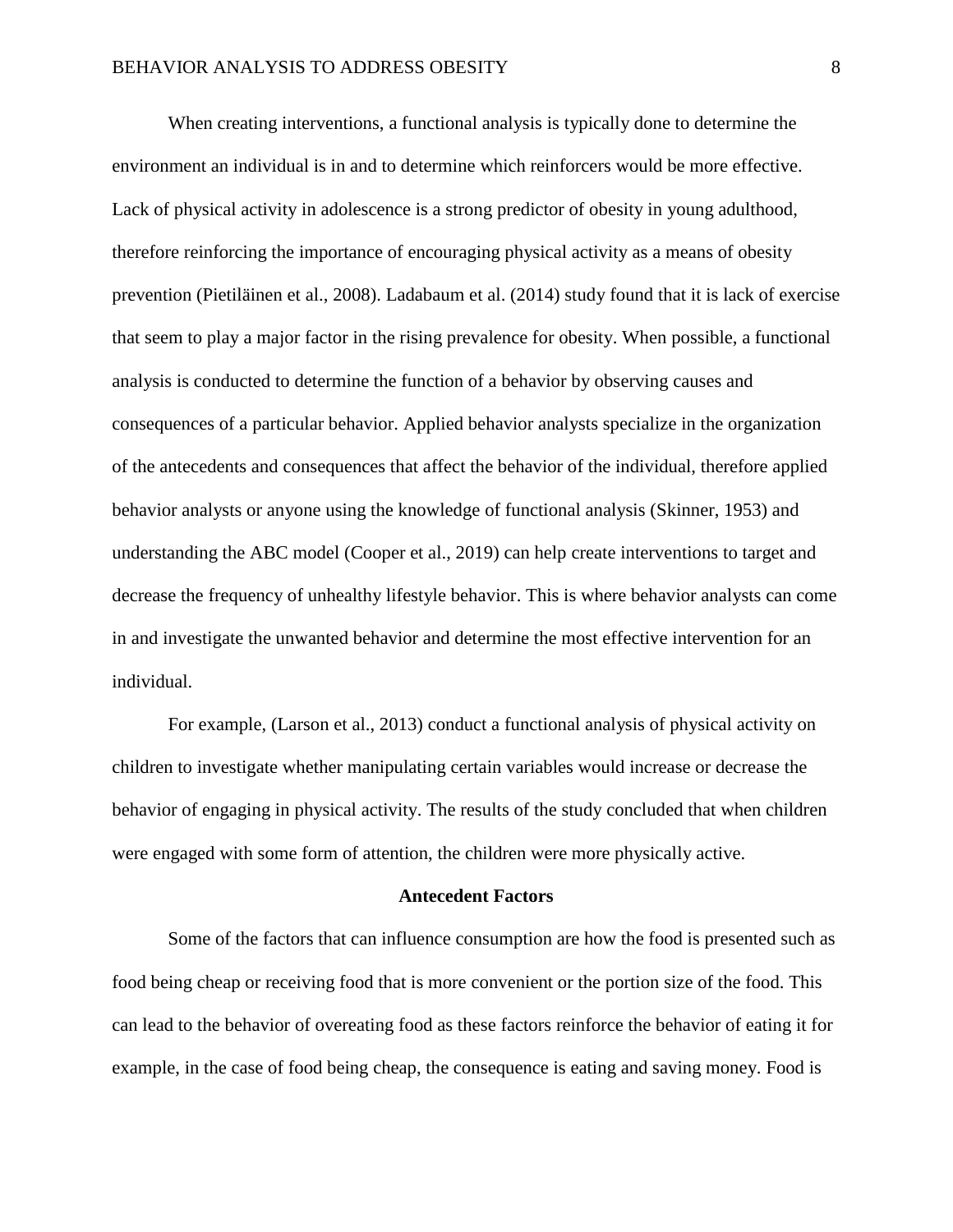usually served exceeding the recommended portions and this exposure to the portion size can influence how much a person will eat. Although there are systemic factors that also influence overeating, such as low-cost high caloric foods (Brantley et al., 2005), only individual-level issues will be described.

### **Variety of food supply**

A variety of food supply contributes to the prevalence of obesity. When presented with a meal with a lot of variety it increased food consumption and a diet with greater variety is associated with increased body weight and fat (Raynor & Epstein, 2001). A single meal consisting of various taste, texture and appearance stimulates consumption (Johnson & Wardle, 2014). In most food groups, when variety of food was present, it increased food consumption however, this is not true for food groups involving fruits and vegetables (McCrory et al., 1999). When there was a variety of food within the food group of fruits and vegetables, it was not associated with obesity. In a study conducted in Hong Kong found that a variety of snack food over one week was associated with obesity, whereas a variety of grains and meats was not associated with obesity (Sea et al., 2004). This concludes that individuals who suffer from obesity tend to consume a variety of food within certain food groups over others. Therefore, encouraging to eat a variety of fruits and vegetables is an intervention to consider.

#### **Distraction**

When eating people usually watch tv or do other things that are distracting. While distracted people are less aware of when they become full therefore taking longer to feel full. Studies done show that when a tv show is familiar food intake in women increases. TV viewing also made the female participants insensitive to interoceptive cues across a meal (Braude & Stevenson, 2014). In addition to that, this effect lasts throughout the day as this causes disruption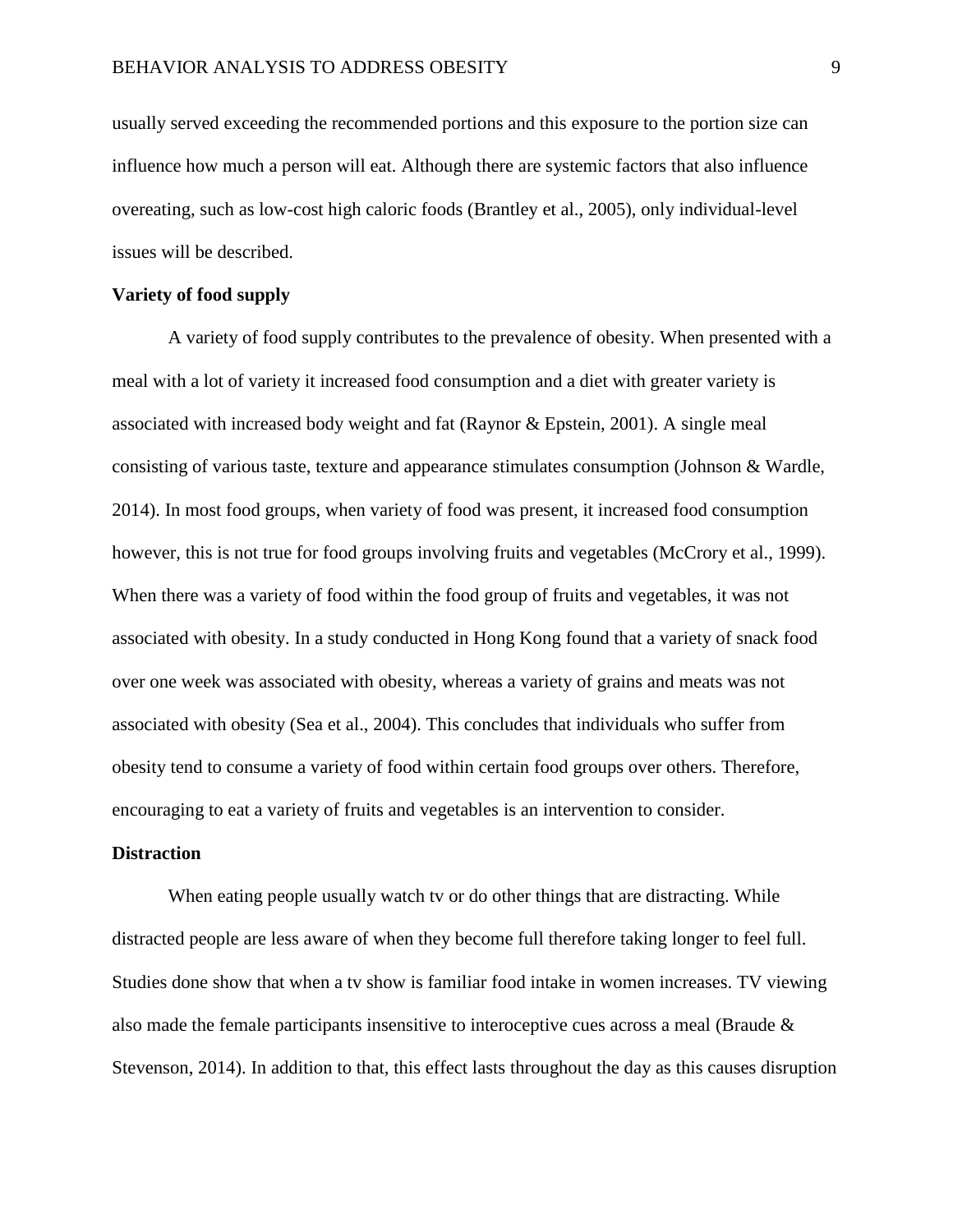to awareness of how full you are which causes you to be more likely to eat more later in the day. Studies show that distraction during eating increased later snacking and reduced meal memory. Mindful eating reduced the likeness of snacking later suggesting attentive eating may be a condition to consider when forming interventions to help with overeating (Higgs, 2015). When practicing mindful eating, it involves learning to pay more attention, therefore increasing awareness, and contributing to the ability to make heathier choices (Baer et al., 2005). Mindful practices have been associated with weight loss (Forman et al., 2009), decreased BMI (Tapper et al., 2009) and decreased food cravings (Alberts et al., 2010). When creating interventions, implementing mindfulness should be a factor to be considered.

#### **Portion size**

A study was conducted to see whether visual cues and portion size of the food influenced intake of the food. Participants in the study who ate from refilling bowls unknowingly ate more soup compared to the other group who ate soup from a normal bowl. The results show that despite eating 73% more, the participants did not feel more satiated than those eating from the normal bowl. These results were uninfluenced by BMI. These findings show that increasing portion size increases consumption (Wansink et al., 2012).

Studies consistently show there is a positive correlation between portion size and how an individual would consume food (Freedman & Brochado, 2010; Kral et al., 2004; Steenhuis & Vermeer, 2009; Wansink et al., 2005; Wansink et al., 2006). Individuals who are overweight or obese are more prone to overeating when they are served a larger portion size (Burger et al., 2011).

There are aids such as the Portion Size Measurement Aids that help visually identify how much food must be served for example by using parts of the hand (Byrd-Bredbenner &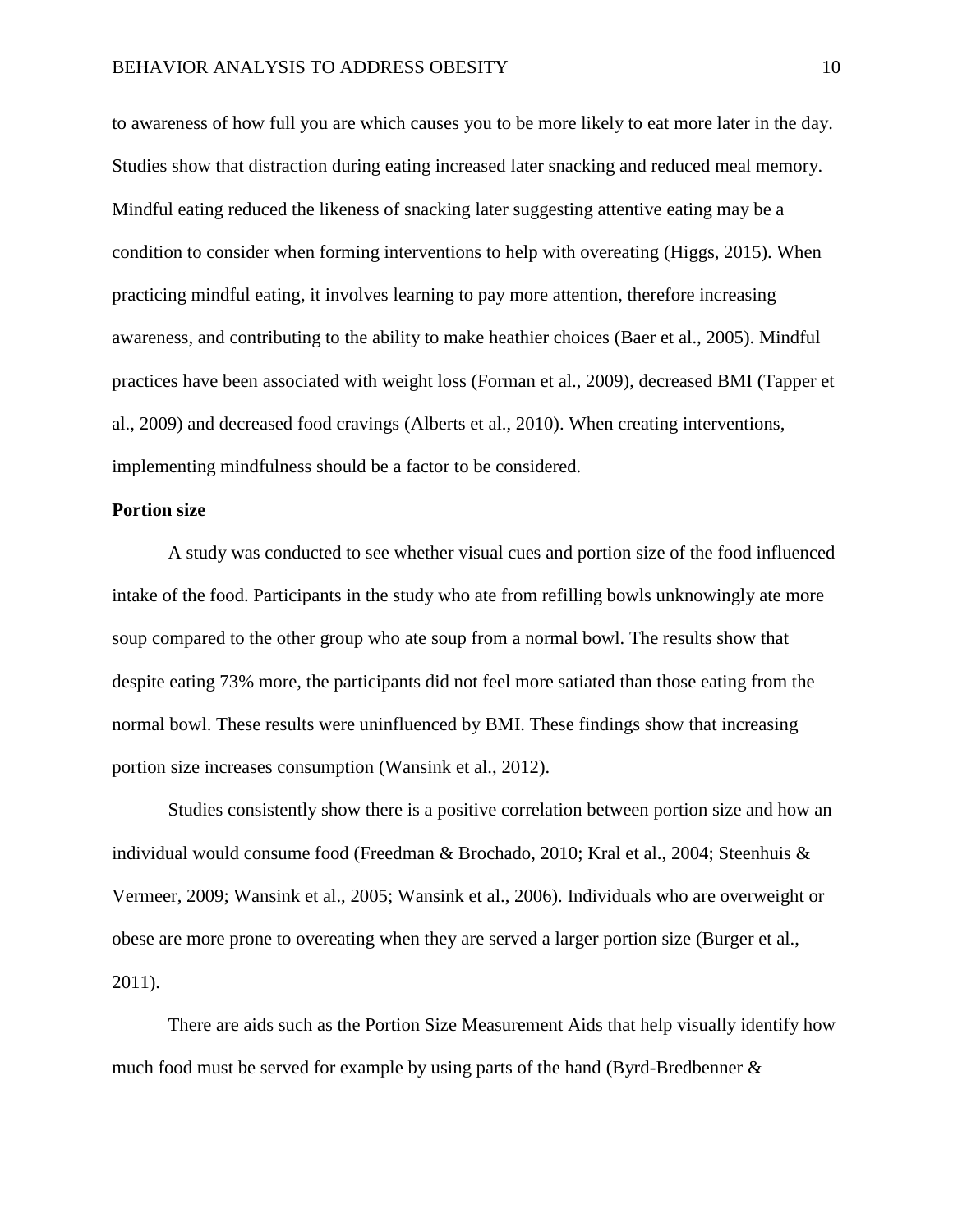Schwartz, 2004) however, they did not prove to be very effective when teaching this method to the children (Foster et al., 2009). In Applied Behavior Analysis the concept of stimulus equivalence that describe how relations can be formed among stimuli. In Applied Behavior Analysis the concept of stimulus equivalence is a situation in which two or more related stimuli elicit the same response (Pierce & Cheney, 2017). Stimulus equivalence has been used to successfully teach a variety of skills (Fienup & Critchfield, 2010; Toussaint & Tiger, 2010; Walker et al., 2010). To test the hypothesis, in one study (Hausman et al., 2014), participants were taught to estimate one-half cup portion size of Cheerios without any measurement aid. After several session, most of the participants were precisely hitting the intended portion size of Cheerios. The results of this study proposed teaching individuals who are overweight to accurately measure the portion size as portion size seems to play a significant reason as to why someone may gain weight. The limitation of this study for this purpose is that there has not been any study done as to whether the ability to learn how to accurately estimate portion size can help someone consume less however, the theory is that it is possible.

#### **Consequent Factors**

Studies theorize that obese individuals would most likely prefer unhealthy high-caloric food compared to healthy food, however, results of these studies show otherwise. Study conducted by (McKenna et al., 2016) hypothesized that there is a preference for high-caloric food amongst obese individuals, however when the results of the self-reports were assessed no such tendencies were found. Craeynest et al. (2005) conducted a study including children who are obese and a control group to see their preference for unhealthy food and their attitude towards physical activity. It was hypothesized that the children who were obese would lean towards unhealthy food compared to the control group and prefer sedentary activities compared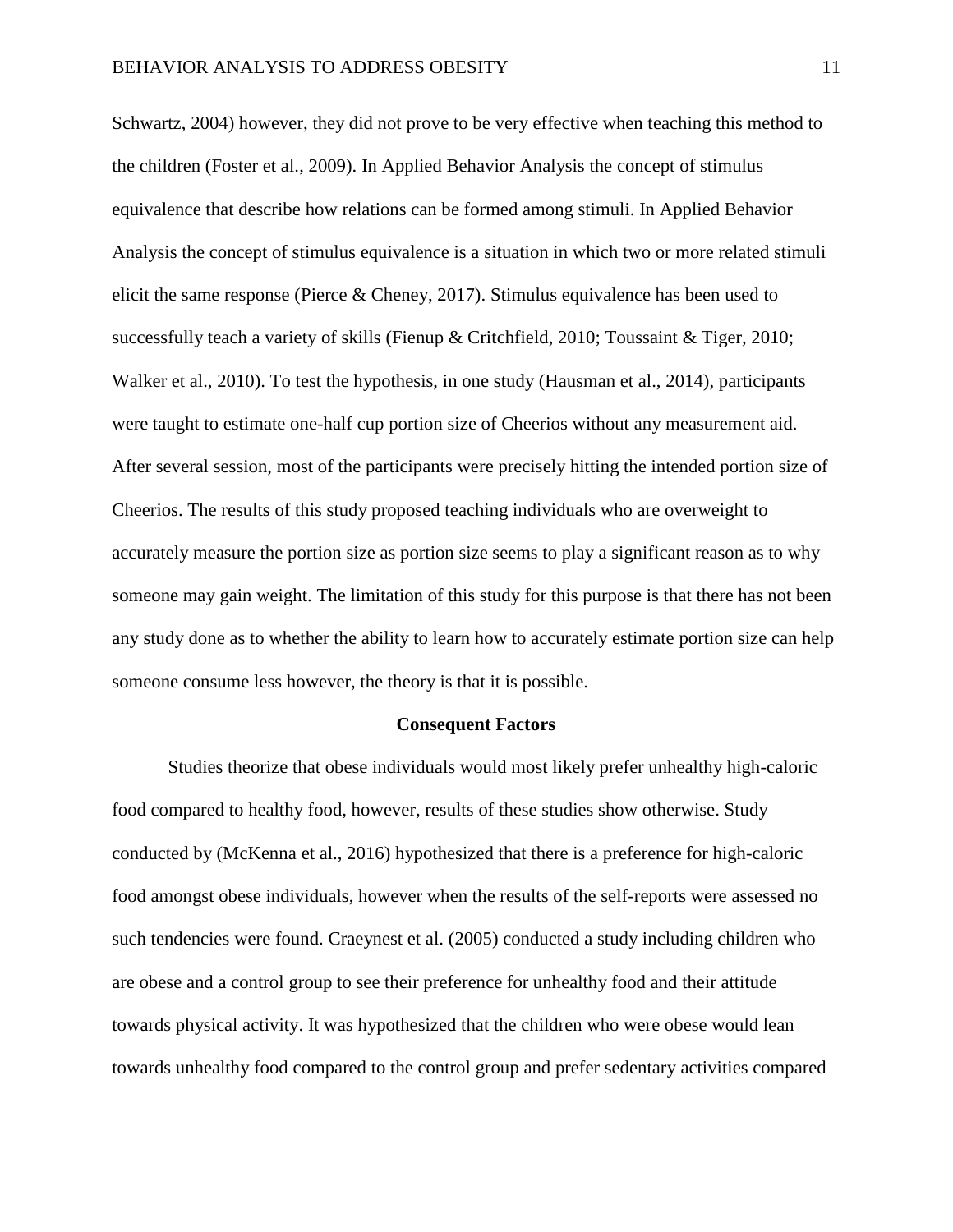to the control group. However, there were no such biases found. Children who were obese preferred food in general and not just unhealthy food. When understanding why people lean towards eating unhealthy food it is because of how cheap it can be, its convenience, it's added factor of food being tasty with the combination of all salty, sweet, and finally, this preference for unhealthy food can be traced back to good marketing by fast food restaurants. This implies that creating interventions such as by removing oneself from stimuli that may trigger behavior that contribute to unhealthy habits should be considered. An example would be not going to fast food restaurants, in turn the individual will not be exposed to unhealthy food, therefore helping prevent the individual from indulging in unhealthy food.

### **Preference for Immediate versus Delayed Outcomes**

Unhealthy food lacks a good balance of nutrients which has high fat/sugar content. It is overconsumption of food with an unhealthy balance of nutrients that lead to obesity (Jacques et al., 2019). A factor that seems to be related to overeating, and thus obesity, is preference for smaller immediate outcomes over larger delayed ones. Those who tend to choose the more advantageous, delayed, outcome is considered to have more self-control. However, those who engage in unhealthy eating typically prefer the smaller immediate outcome, indicating less selfcontrol relative to controls. For example, the choice of eating chips that is next to an individual versus going out to the gym to exercise. The chips that are next to this individual can be easily reached out to and consumed and generally it is tasty as well, therefore making eating chips an immediate reward. To go work out is to ignore the immediate reward that is just in reach and focus on the reward long term which is being healthier. Although, the chips are an immediate reward, in the long run it does contributes to obesity but delaying the reward would contribute to better health long-term. Delay discounting measures the degree to which an individual is driven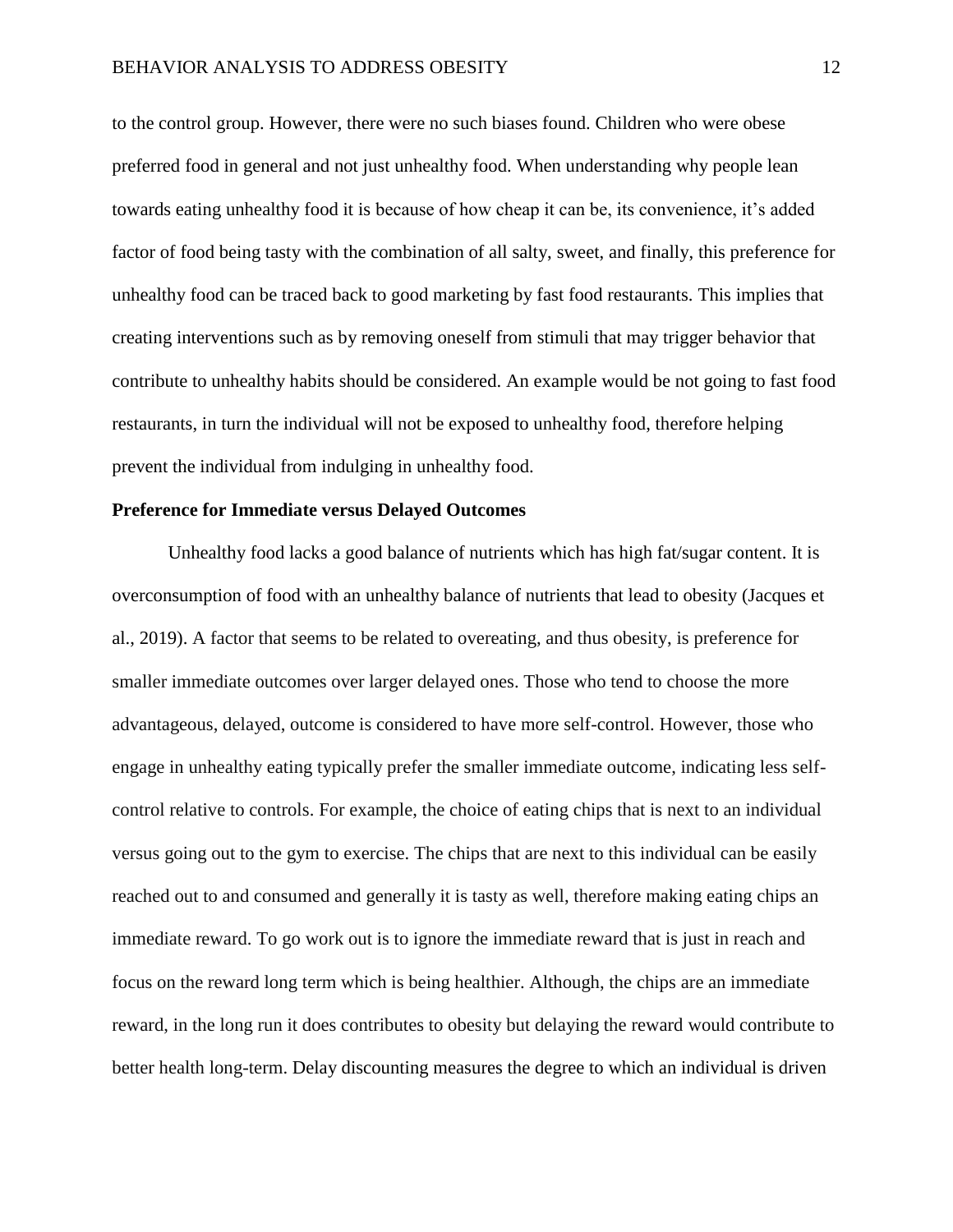by immediate gratification versus the possibility of a larger but delayed reward or reinforcer (Pierce & Cheney, 2017). If an individual chooses the immediate smaller reinforcer/reward over the larger, delayed reinforcer/reward it would indicate that the individual displays a higher rate of delay discounting. This means that these individuals are more likely to be able to have selfcontrol which is a preference for a "better" delayed option relative to the immediate "worse option".

Impulsive choice is defined as choosing a small immediate reinforcer over a larger and delayed reinforcer. Impulsivity plays a major role in learning how people who are obese prefer choosing smaller and immediate reward over the larger, delayed reward. On the other end of the spectrum is self-control, which is choosing a large, delayed reinforcer over the smaller immediate reinforcer (Pierce & Cheney, 2017, p. 317). Since an impulsive choice is about choosing the smaller immediate reinforcer, lack of premeditation and lack of perseverance to amplify the effect of the smaller immediate reinforcer/reward. Data shows that obese persons usually also have increased levels of urgency, lack of premeditation, lack of perseverance and are sensitive to rewards (Mobbs et al., 2010).

Individuals who are obese tend to display less preference for delayed outcomes, indicating increased discounting [\(Bickel, et al., 2014;](https://www.ncbi.nlm.nih.gov/pmc/articles/PMC4277731/#R2) [Borghans & Golsteyn, 2006;](https://www.ncbi.nlm.nih.gov/pmc/articles/PMC4277731/#R4) [Ikeda, Kang,](https://www.ncbi.nlm.nih.gov/pmc/articles/PMC4277731/#R18)  [& Ohtake, 2010;](https://www.ncbi.nlm.nih.gov/pmc/articles/PMC4277731/#R18) [Jarmolowicz, et al., 2014;](https://www.ncbi.nlm.nih.gov/pmc/articles/PMC4277731/#R19) [Weller, Cook, Avsar, & Cox, 2008\)](https://www.ncbi.nlm.nih.gov/pmc/articles/PMC4277731/#R34) (i.e., higher preference towards immediate rewards) compared to controls. With delay discounting it can be determined that, people who are obese have a higher rate of impulsivity therefore, forming a barrier from helping them choose a delayed reinforcer instead of the smaller reinforcer which provides immediate gratification. Individuals with increased discounting display behavior that harmful behavior such as addiction and has associations with obesity. This may be why people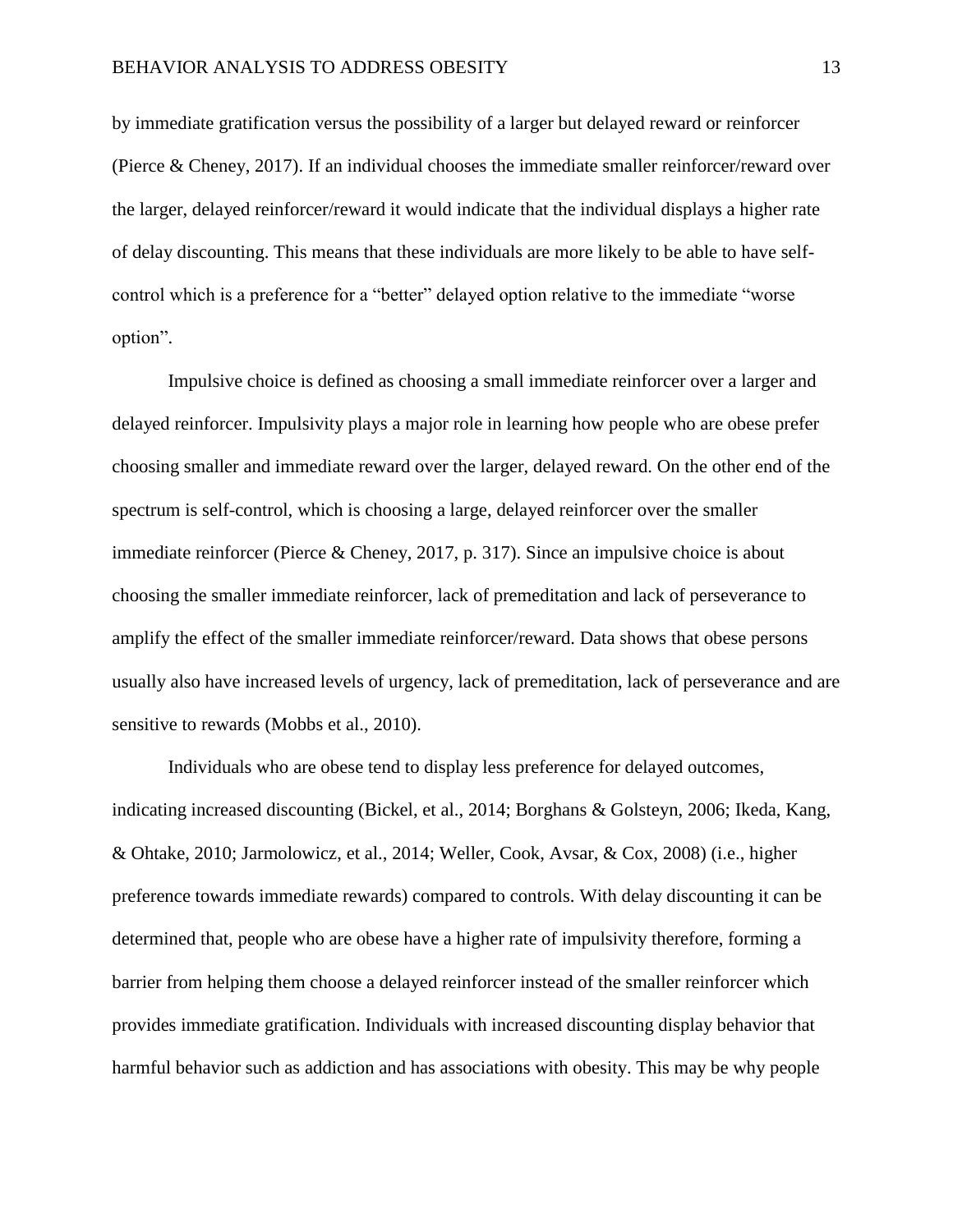who prefer smaller and immediate rewards over larger and delayed rewards are more likely to be prone to poorer health consequences (Deshpande et al., 2019).

As established, self-control issues are linked to impulsive eating behaviors, and since self-control can be adequately established by psychological interventions, to help overcome the problems of dealing with obesity, psychological interventions or targeted interventions to behaviors would be more effective (Mobbs.et.al., 2010) instead of just focusing on dieting to deal with obesity. So far research shows that targeted interventions to behaviors dealing with self-control or impulsivity can be more effective to help prevent weight gain and this may be the key to help curb the obesity epidemic (Hill et al., 2003).

### **Interventions Targeting Obesity Risk Factors**

While obesity cannot be directly intervened upon, there are interventions that can target the risk factors that either lead to or sustain obesity. Individual interventions should focus on increasing healthy behavior and decreasing unhealthy eating habit. Behavioral contingencies would be beneficial because these interventions can be used to encourage and reinforce healthy eating and habits (Freedman, 2011, p. 47). The following sections will overview some of the ways that antecedents and consequences have been manipulated to improve behaviors such as overeating or how exercising was implemented. Because all interventions discussed generally involve both antecedent and consequent manipulations, they are instead organized on immediate and delayed interventions.

#### **Interventions emphasizing immediate antecedents/outcomes**

One way of manipulating antecedents is to nudge consumers towards buying healthy food such as fruit and vegetables. In the U.S. roughly 23% of adults report to have consumed vegetables less than one time per day, however the recommendation for consuming vegetables is with every meal (McGuire, 2013). Nudging according to Thaler and Sunstein (2008) is "any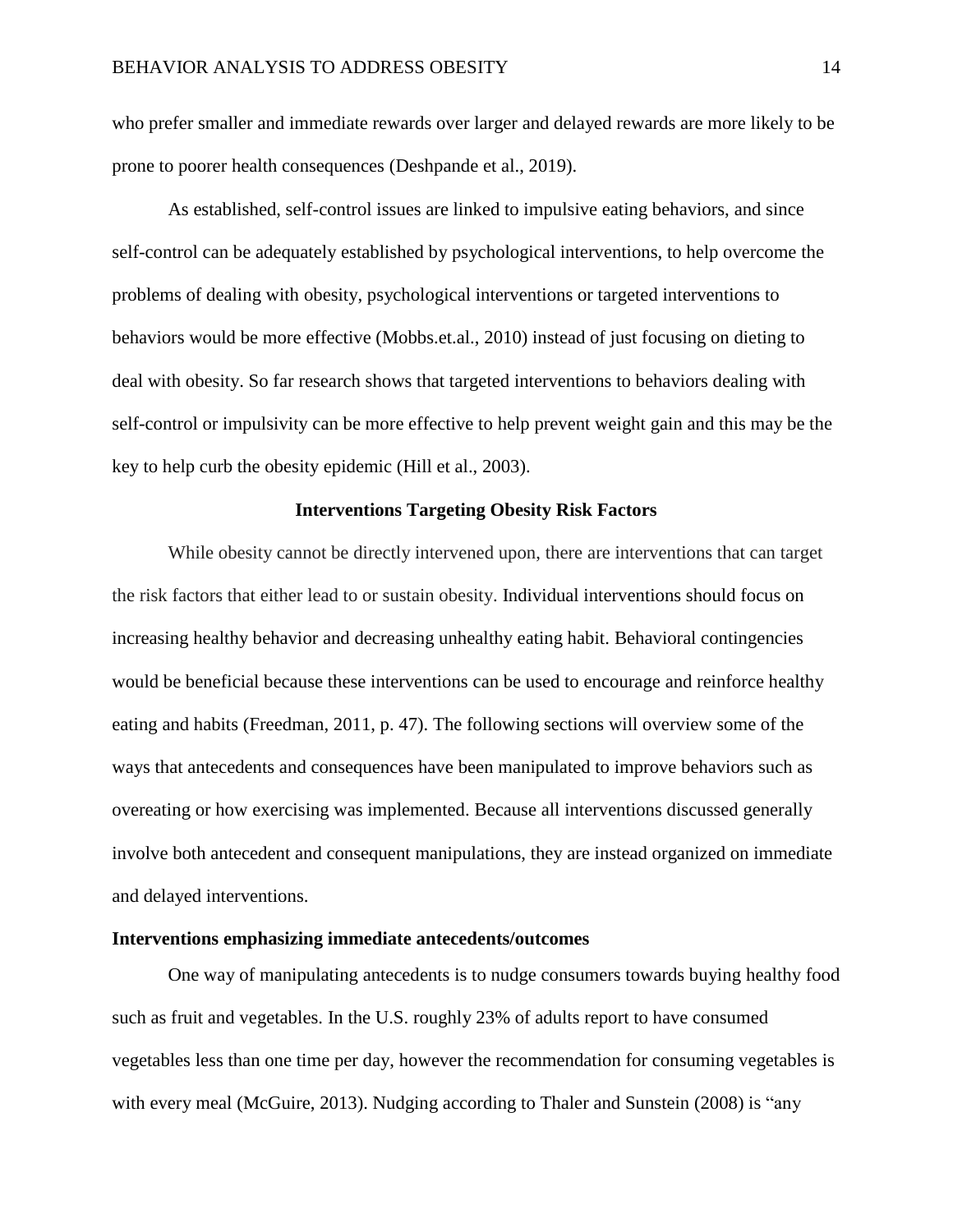aspect of the choice architecture that alters people's behavior predictably without forbidding any options or significantly changing their economic incentives" (Carroll et al., 2018) found that displaying healthy food in grocery stores encourages consumers to buy more fruits and vegetables. Decreasing accessibility to unhealthy foods is another way to manipulate the environment and nudge consumers towards eating healthy food. Making unhealthy food less accessible decreases can reduce the intake of unhealthy food by 8-16% (Rozin et al., 2011). An organization that has implemented nudging and concepts of behavioral economics in the cafeteria at Google's New York office (Kuang, 2012). To reach for M&Ms, one would have to reach into opaque bins making effortful and the result of this intervention has decreased caloric consumption of candy by 9% in one week. Other interventions placed include, placing the salad bar near the entry, making more people get salad for their meals. Placing flyer informing about how portion size can increase food consumption does not by itself change behavior but it "nudges" the consumer to watch out for the portion size and that increased the usage of small plates by half. Moving bottled waters to eye level in coolers and moving soda to the bottom shelf has increased water intake by 47%, and caloric intake from sodas decreased by 7%.

In a study conducted by Larson et al. (2013) participants consisted of two healthy weight children. During baseline, no interventions were administered. During interactive play condition, the experimenter interacted with the participant if the participant engaged in physical activity however, if the participant did not engage in physical activity, the participant was ignored. During the praise intervention, if participants engaged in physical activity, praise was provided. For the escape intervention, escape from work was provided if the participant engaged in physical activity and for the alone condition, no consequences were provided. In control condition an experimenter colored with a participant near the playground but did not provide any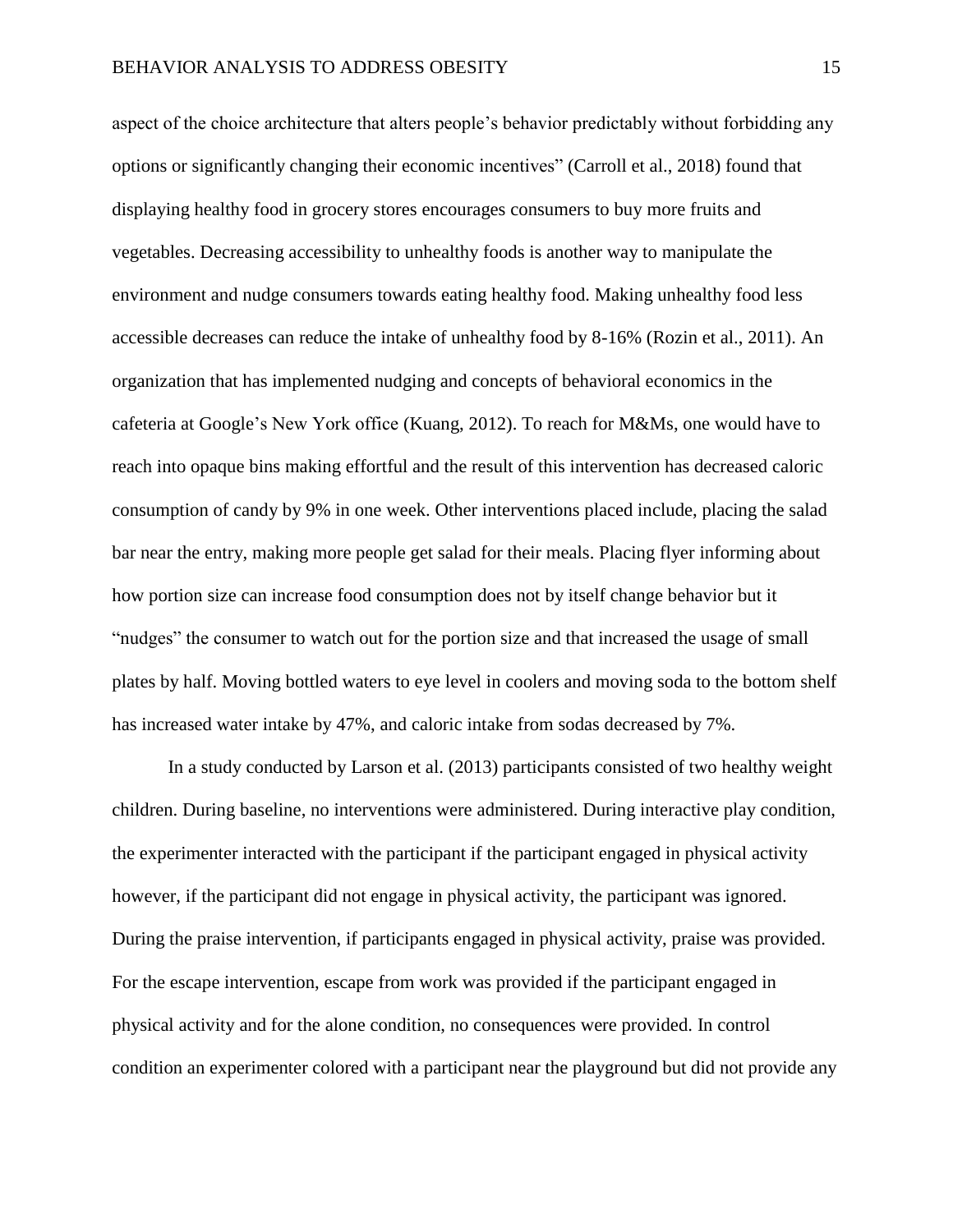consequence for whether the participant engaged in physical activity. Results displays an increase of physical activity in conditions of interactive play and when attention was provided contingent on whether the participant engaged in physical activity. This study indicates on how to promote physical activity amongst children.

In another study conducted by Belot et al. (2016) used the concept of token economy to create interventions to encourage fruits and vegetable consumption. Token economy is a reinforcement based on token reinforcement where an individual exchange tokens to receive reward, good or services (Pierce & Cheney, 2017). Students in a primary school were given stickers for choosing vegetables or fruits at lunch. In this case stickers are tokens. The students could receive another reward at the end of the week depending on how many stickers they had received; this is an example of token economy. There was an increased consumption of fruits and vegetables however, the effects of this did not last six months later.

#### **Interventions emphasizing delayed/bridged outcomes**

Rule-governed behavior refers to the behavior when the listener's or reader's performance is affected by contingency-specifying stimuli (Pierce & Cheney, 2017, p. 386). According to Skinner (1969), rules, instructions, advice, and laws are contingency-specifying stimuli. Rule-governed behavior is behavior that is maintained by and controlled by verbal behavior and is maintained by indirect acting consequences. For example, in an everyday context, when crossing the street an individual would look left and right before crossing even though the individual may have not experienced anything bad when crossing the street, However, the behavior of looking left and right before crossing the street is under the control of the verbally mediated rule, "If I cross the street without looking left and right, I may get hurt or killed". An example of rule-governed behavior relevant to obesity would be when patients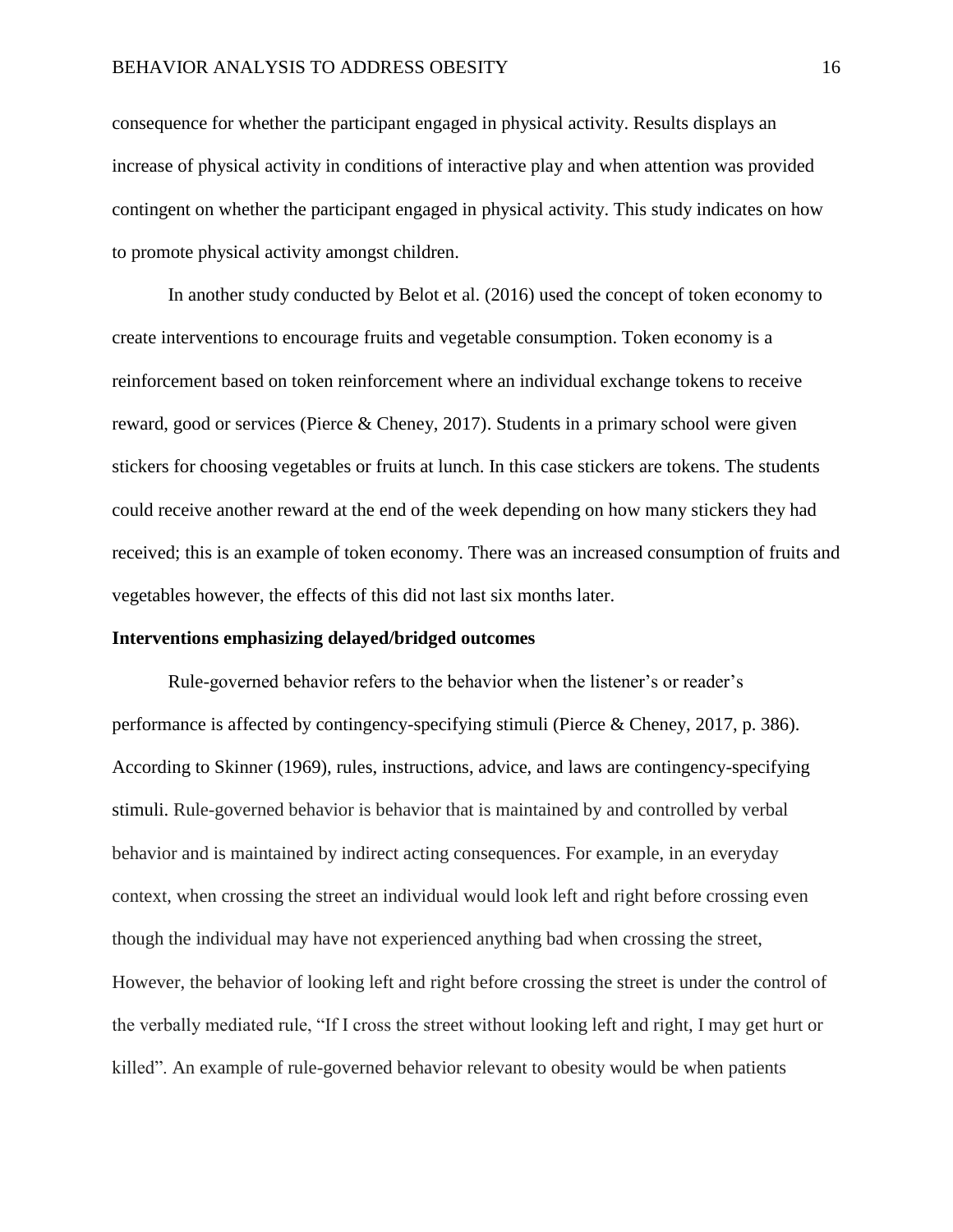follows advice given by doctors to reduce portion size. Goal setting and self-monitoring are forms of interventions that involved rule-governed behavior that have been applied to risk factors of obesity.

### *Goal Setting*

Creating goals helps aiming to reach a certain objective and holds the individual to reach the goal. Accomplishing these objectives can serve as positive reinforcement therefore increasing the frequency of the behavior to meet the set objectives. Further reinforcement can be provided by rewarding yourself when the goals are met. Although the long-term goal is to lose weight, it is important to create specific goals to begin the weight loss treatment. Specific goals or short-term goals are objectives you want to accomplish soon for example in a week or a month. Some examples may be eating healthy four times a day or exercising for two to three hours every alternate day. This ensures a clear evaluation of progress of meeting the long-term goal. In the programs using a behavioral approach, participants usually have a target for each week for their daily average intake and the number of minutes spent on physical activity. At the weekly meeting these goals and the progression of meeting these goals are discussed. The participants have been reported to recognize the accountability for the weekly check-in and appreciate it. During these sessions, other goals of specific behavior are set that maintain and improve weight management habits. When stating the goals, the participants are advised to be as clear as possible regarding the when and how the goals will be accomplished (Butryn et al., 2011).

A study conducted by VanWormer (2004) assessed the effect of using a pedometer (device that counts each step a person takes) and attending a brief e-counseling session. The participants included three over-weight adults and the goal of the study was to increase physical activity and lose weight. In the study the participants were required to self-record the steps taken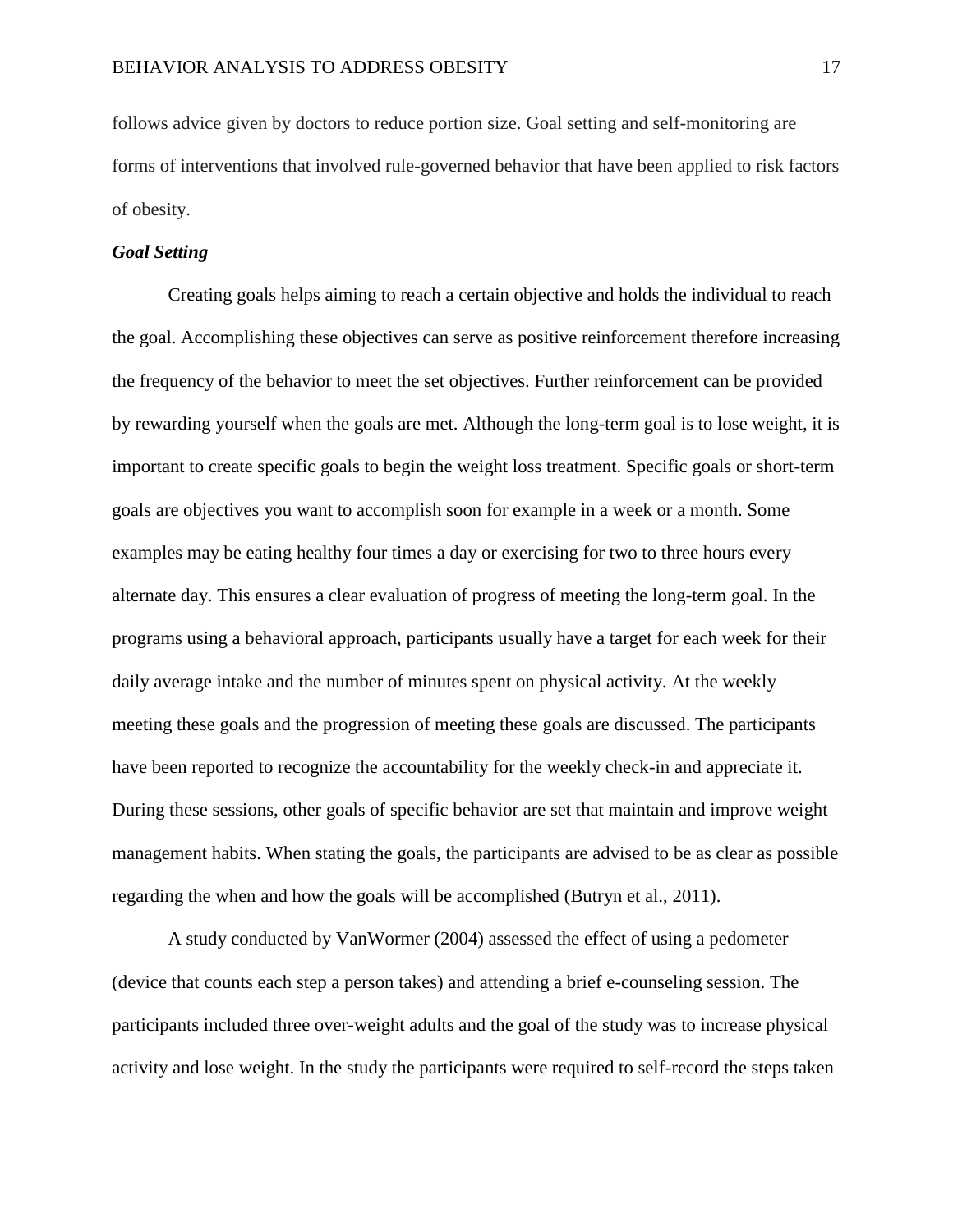and their weight at the time each week at home. In the brief 10-min counseling session, the participants discussed setting goals for the week with the experimenter. This study included both goal-setting and self-monitoring. All participants daily number of steps increased during treatment. One participant's steps were higher in the self-monitoring with the counseling phase than just the self-monitoring phase. Although, an increase in the number of steps taken is generally positively correlated with weight loss, one of the participants that had lost weight gained some of the weight back during a follow up session. The limitation of this study was that the study had a smaller number of participants however, the results propose that providing pedometers to self-monitor and help setting goals to individuals who are overweight can help decrease weight.

#### *Self-Monitoring*

Self-monitoring is self-recording target behaviors being met. Self-monitoring shows constant feedback on whether there is progression, decline or if it is being kept steady (Butryn et al., 2011). A study conducted showed that participants who self-monitor had a significant weight loss (Baker & Kirschenbaum, 1993). Looking at data showing results of decrease in weight can also provide positive reinforcement. In the case the weight loss program is not working, these recorded data can give information on where the problem lies and how to solve it. Selfmonitoring can also be used to help modify plans to maximize the impact of the weight loss program. Many apps are available to help track progress of weight loss. In the programs where the behavioral approach is implemented, participants consistently observed their progress by recording food and beverages consumed along with calorie intake and minutes of physical activity (Butryn et al., 2011).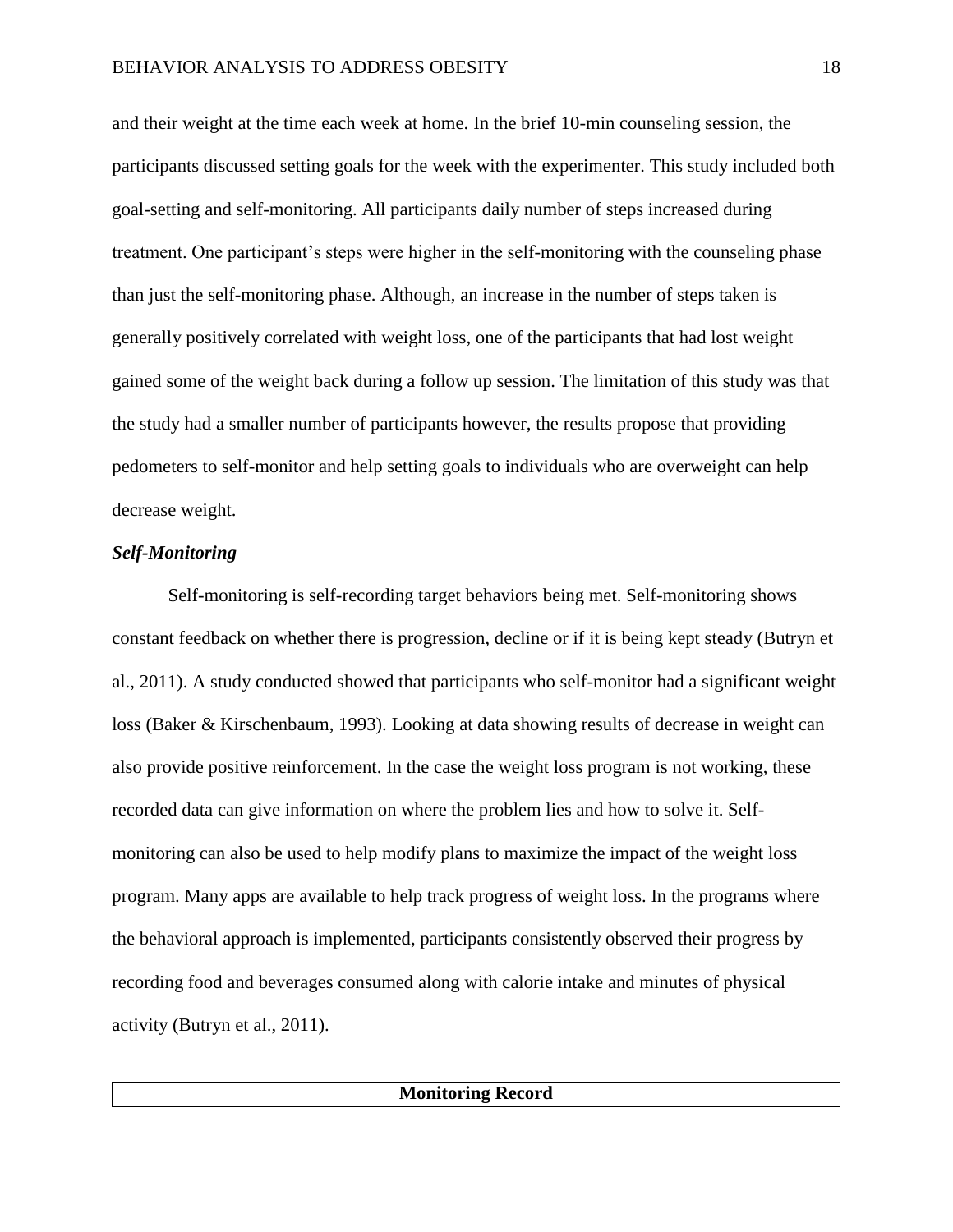| Day of Week Monday               |                                           | Date $7/26$     |  |
|----------------------------------|-------------------------------------------|-----------------|--|
| <b>Time</b>                      | <b>Food: Amount &amp; Description</b>     | <b>Calories</b> |  |
| 7:00 AM                          | Cheerios, 1 cup                           | 100             |  |
|                                  | Skim milk, 1.5 cup                        | 45              |  |
|                                  | 1 small apple                             | 55              |  |
|                                  | Orange juice, 6fl. Oz.                    | 84              |  |
| 10:00 AM                         | 1 medium banana                           | 105             |  |
| 1:00 PM                          | Turkey sandwich                           |                 |  |
|                                  | 2 oz. turkey                              | 60              |  |
|                                  | 1 tbsp light mayo                         | 50              |  |
|                                  | 2 slices whole wheat bread                | 140             |  |
|                                  | 1 slice tomato                            | 5               |  |
|                                  | 1 light yogurt                            | 100             |  |
|                                  | 1 chocolate chip cookie                   | 50              |  |
| 3:30 PM                          | 1 oz. pretzels                            | 108             |  |
| 6:30 PM                          | 3 oz. chicken breast, roasted             | 140             |  |
|                                  | 1 small baked potato with 1 pat of butter | 164             |  |
|                                  | 1.5 cup chopped broccoli                  | 27              |  |
| <b>Daily Total</b>               |                                           | 1233            |  |
| <b>Type of Physical Activity</b> |                                           | <b>Minutes</b>  |  |
| <b>Brisk walking</b>             |                                           | 25              |  |

*Figure 5.* This figure is an example of self-monitoring record from the study conducted by

Butryn et al. (2011). Self-recording number of calories consumed, like how it is listed in the figure and recording the amount of physical activity accomplished are forms of selfmonitoring.

# **Discussion**

Understanding functional analysis (Skinner, 1953) and the ABC model (Cooper et al.,

2019) can help identify the "cause and effect" relationship between environmental factors and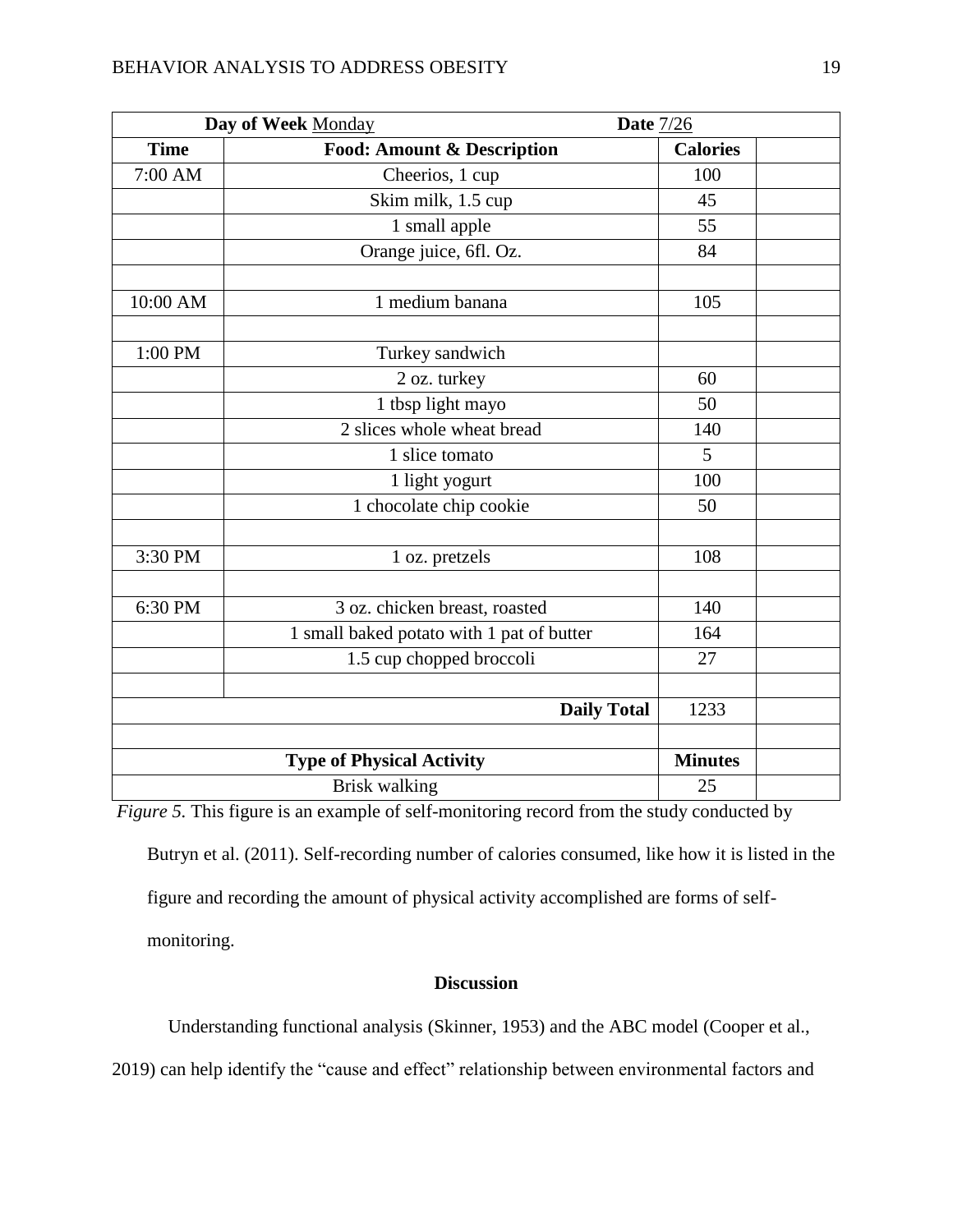behavior by indicating why and how a frequency of a behavior is increasing or decreasing. Using that information can help understand why an individual is overeating or not exercising and can be useful in creating interventions to achieve "wanted" behavior. Employing the concept of functional analysis Larson et al. (2013) created interventions to determine which conditions was more effective in getting participants to engage in physical activity and results produced identified conditions that increase the behavior of participating in physical activity. and Delay discounting is a model that can show an individual's preference for smaller immediate gratification or larger delayed gratification (Pierce & Cheney, 2017). Changing discounting reduced significantly by employing methods of future episodic thinking to produce lasting effects when decision making (Rung & Madden, 2018). Learning-based manipulations also has lasting effects in changing discounting.

Although, these approaches have promising results there are limitations of these studies that need to be addressed. For the study conducted by Rung  $\&$  Madden, (2018) more translational research needs to be done to decide the generality and clinical utility of these methods. Although Larson et al. (2013) was able to identify which intervention would increase behavior of engaging in physical activity, the participants of for that study consisted of only two children, therefore, decreasing the chances of generalizing the study without further research. In the Belot et al. (2016), even though the intervention to give children sticker if they picked fruit or vegetable for lunch was effective, these results did not last beyond six months.

There seems to be research done on how obese individuals have a steep delay discounting, but there hasn't been enough translational research done on using this knowledge to create interventions to decrease behaviors that contribute to obesity. Another factor to consider is to understand whether people who overeat prefer immediate reward or do prefer immediate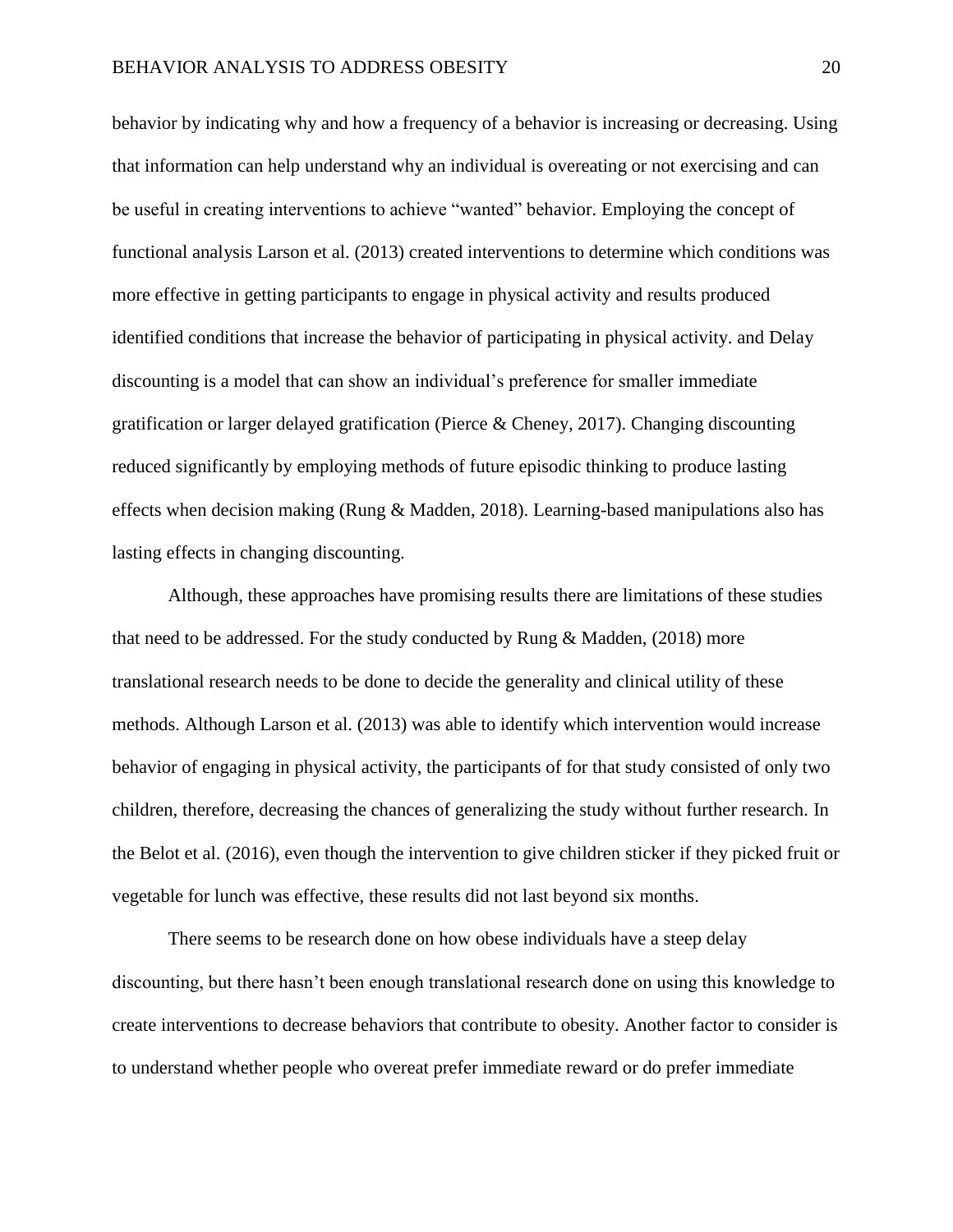reward overeat. For future directions, researchers should consider using the knowledge of delay discounting, reinforcer pathology to create interventions by teaching and reinforcing proper portion control, healthy eating habits and increasing physical activity. It is also suggested to incorporate functional analyses to identify effective reinforcers for increased physical activity and making healthier food choices. Using functional analyses can help identify conditions under which the behavior(s) of interest would be most likely to (not) occur, tailoring interventions to the individual, and potentially resulting in better outcomes.

Other factors that should be considered is creating legislations to reinforce healthy eating habits can be beneficial. One of the countries that imposed "junk food" tax is Hungary. World Health Organization, (2015) investigated the results of the tax imposed by Hungary and it showed that consumption of junk food decreased because of the tax and the effort to educate the public about the tax placed. 7-16% of the consumers of unhealthy food who surveyed has chosen a cheaper, often a healthier option. 5 -16% consumed less of the unhealthy product and 5-11% switched to a different brand or substituted to another food often to a healthier alternative. Pomeranz et al. (2018) found that the Hungary model, imposed tax based on the nutritional value of the food therefore compelling 40% of the junk food manufacturers to modify their recipes to make their product healthier. The socioeconomic status of an individual can also be a factor to consider since unhealthy food is usually cheaper, that is the kind of food preferred by the group in lower socioeconomic status. In this case a government's initiative to impose tax or regulate the sugar content and reinforce serving appropriate portions can have an impact on how individuals consume food.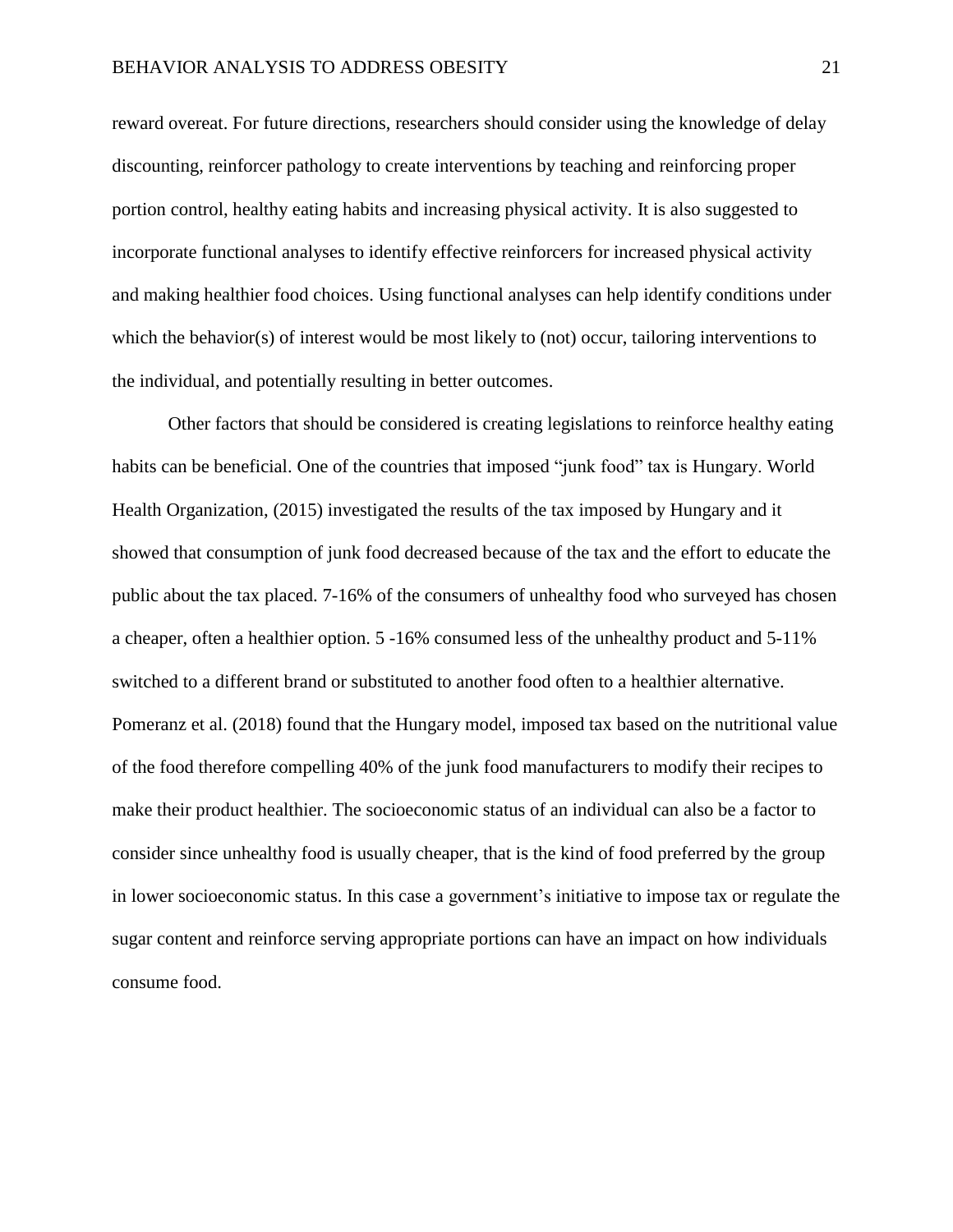# **Conclusion**

The prevalence of obesity is increasing and due to associated health and mental issues, the obesity epidemic needs to be addressed. Using behavioral analytic approach such as using the ABC model, and functional analyses, it is possible to create effective interventions to address risk factors that contribute to obesity by promoting healthy habits. Although research indicates the efficacy of using this approach, more needs to be done to identify the most effective interventions to address risk factors for obesity.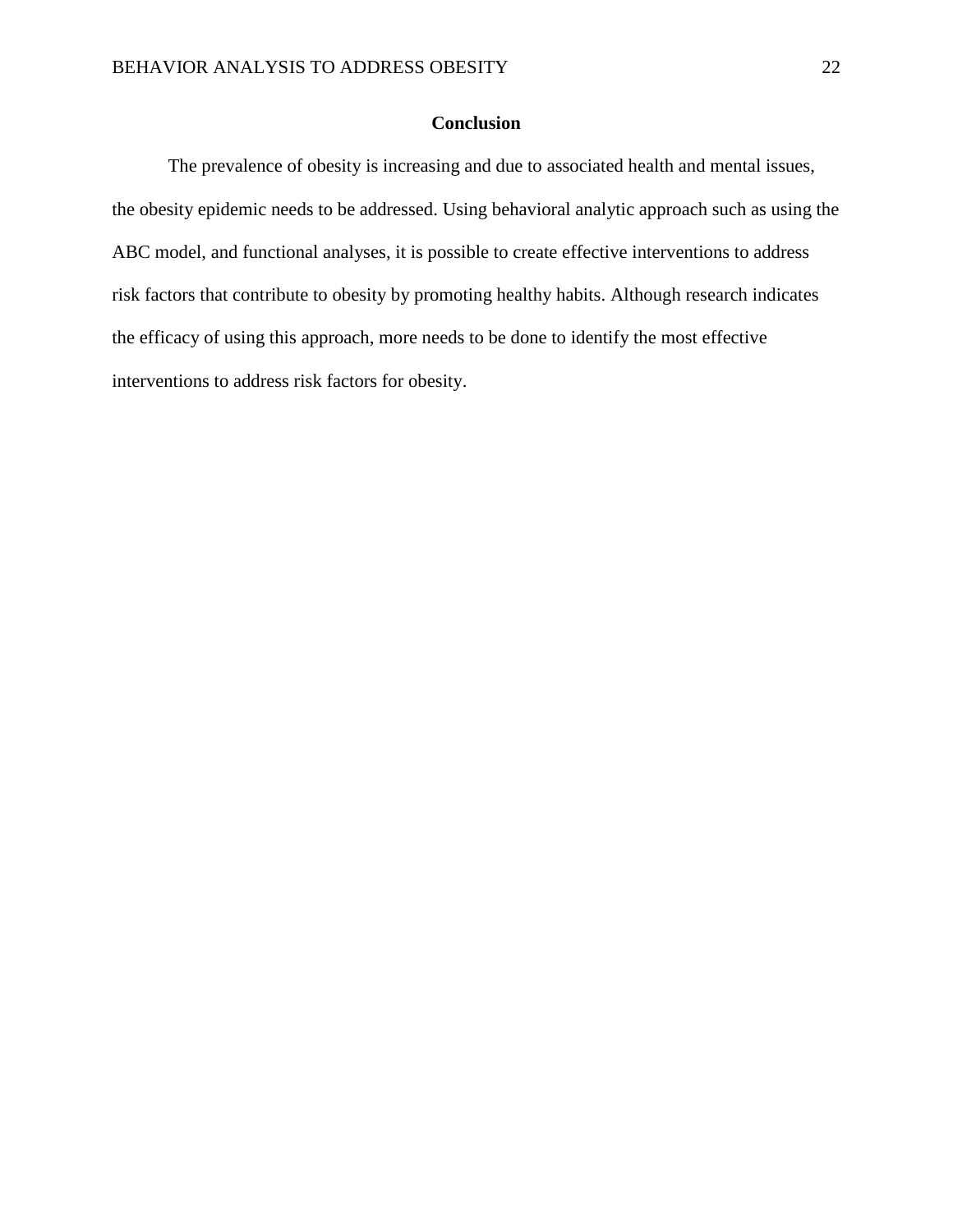#### **References**

- Alberts, H. J. E. M., Mulkens, S., Smeets, M., & Thewissen, R. (2010). Coping with food cravings. Investigating the potential of a mindfulness-based intervention. *Appetite*, *55*(1), 160–163. https://doi.org/10.1016/j.appet.2010.05.044
- B-13: Define and provide examples of rule-governed and contingency shaped behavior ©. (2020, May 14). *LearningBehaviorAnalysis.Com*. https://learningbehavioranalysis.com/b-13 rules-and-contingencies/
- Baer, D. M., Wolf, M. M., & Risley, T. R. (1968). Some current dimensions of applied behavior analysis. *Journal of Applied Behavior Analysis*, *1*(1), 91–97. https://doi.org/10.1901/jaba.1968.1-91
- Baer, R. A., Fischer, S., & Huss, D. B. (2005). Mindfulness and Acceptance in the Treatment of Disordered Eating. *Journal of Rational-Emotive and Cognitive-Behavior Therapy*, *23*(4), 281–300. https://doi.org/10.1007/s10942-005-0015-9
- Baker, R. C., & Kirschenbaum, D. S. (1993). Self-monitoring may be necessary for successful weight control. *Behavior Therapy*, *24*(3), 377–394. https://doi.org/10.1016/S0005- 7894(05)80212-6
- Barlow, S. E., & Dietz, W. H. (1998). Obesity Evaluation and Treatment: Expert Committee Recommendations. *Pediatrics*, *102*(3), e29. https://doi.org/10.1542/peds.102.3.e29
- Belot, M., James, J., & Nolen, P. (2016). Incentives and children's dietary choices: A field experiment in primary schools. *Journal of Health Economics*, *50*, 213–229. https://doi.org/10.1016/j.jhealeco.2016.07.003
- Bickel, W. K., George Wilson, A., Franck, C. T., Terry Mueller, E., Jarmolowicz, D. P., Koffarnus, M. N., & Fede, S. J. (2014). Using crowdsourcing to compare temporal, social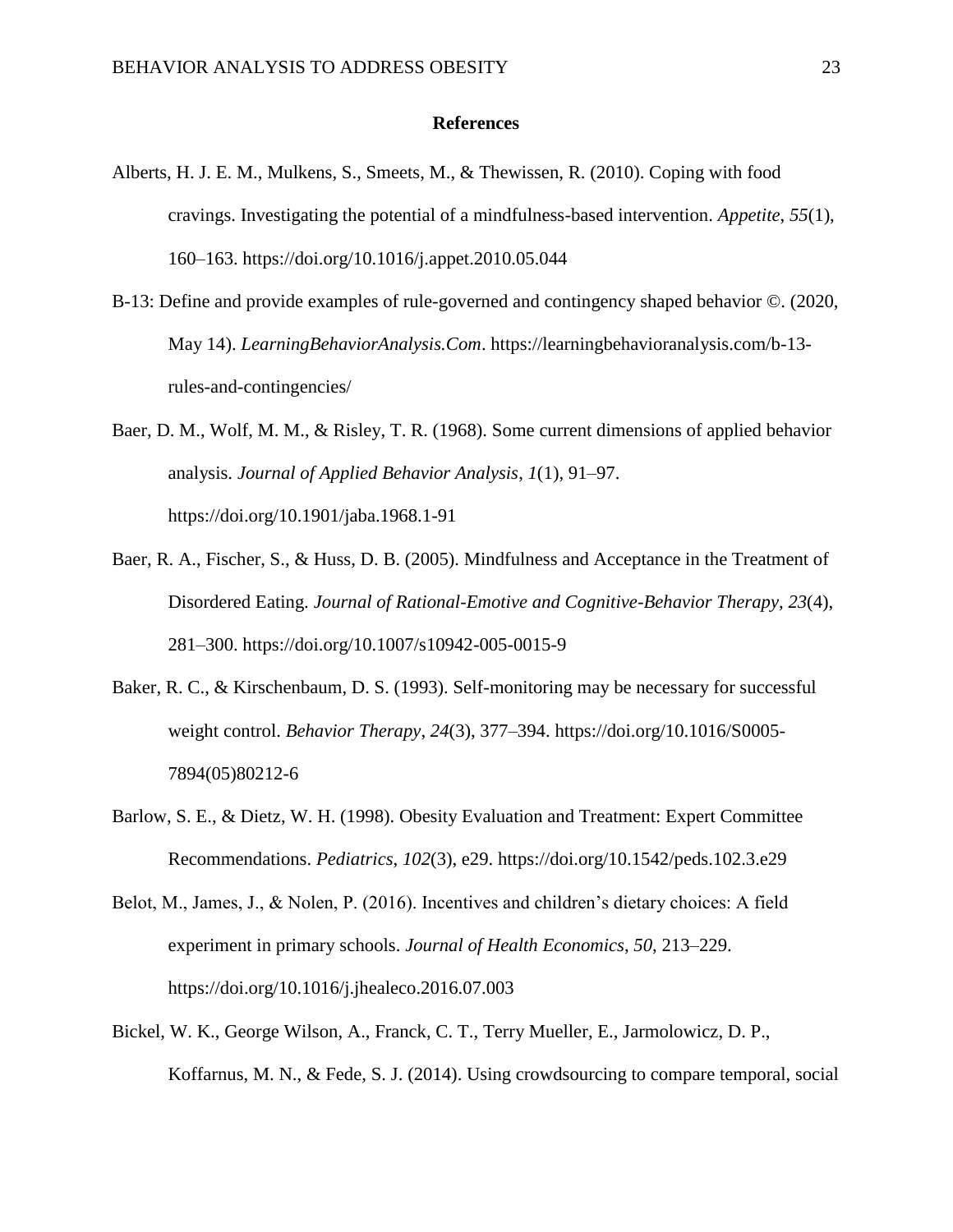temporal, and probability discounting among obese and non-obese individuals. *Appetite*, *75*, 82–89. https://doi.org/10.1016/j.appet.2013.12.018

- Borghans, L., & Golsteyn, B. H. H. (2006). Time discounting and the body mass index. Evidence from the Netherlands. *Economics and Human Biology*, *4*(1), 39–61. https://doi.org/10.1016/j.ehb.2005.10.001
- *Bottomless Bowls: Why Visual Cues of Portion Size May Influence Intake\*\*—Wansink—2005— Obesity Research—Wiley Online Library*. (n.d.). Retrieved November 27, 2021, from https://onlinelibrary.wiley.com/doi/full/10.1038/oby.2005.12
- Brantley, P. J., Myers, V. H., & Roy, H. J. (2005). Environmental and lifestyle influences on obesity. *The Journal of the Louisiana State Medical Society: Official Organ of the Louisiana State Medical Society*, *157 Spec No 1*, S19-27.
- Burger, K. S., Fisher, J. O., & Johnson, S. L. (2011). Mechanisms behind the portion size effect: Visibility and bite size. *Obesity (Silver Spring, Md.)*, *19*(3), 546–551. https://doi.org/10.1038/oby.2010.233
- Butryn, M. L., Webb, V., & Wadden, T. A. (2011a). Behavioral Treatment of Obesity. *The Psychiatric Clinics of North America*, *34*(4), 841–859. https://doi.org/10.1016/j.psc.2011.08.006
- Byrd-Bredbenner, C., & Schwartz, J. (2004). The effect of practical portion size measurement aids on the accuracy of portion size estimates made by young adults. *Journal of Human Nutrition and Dietetics: The Official Journal of the British Dietetic Association*, *17*(4), 351–357. https://doi.org/10.1111/j.1365-277X.2004.00534.x
- *Calculate Your BMI - Standard BMI Calculator*. (n.d.). Retrieved December 4, 2021, from https://www.nhlbi.nih.gov/health/educational/lose\_wt/BMI/bmicalc.htm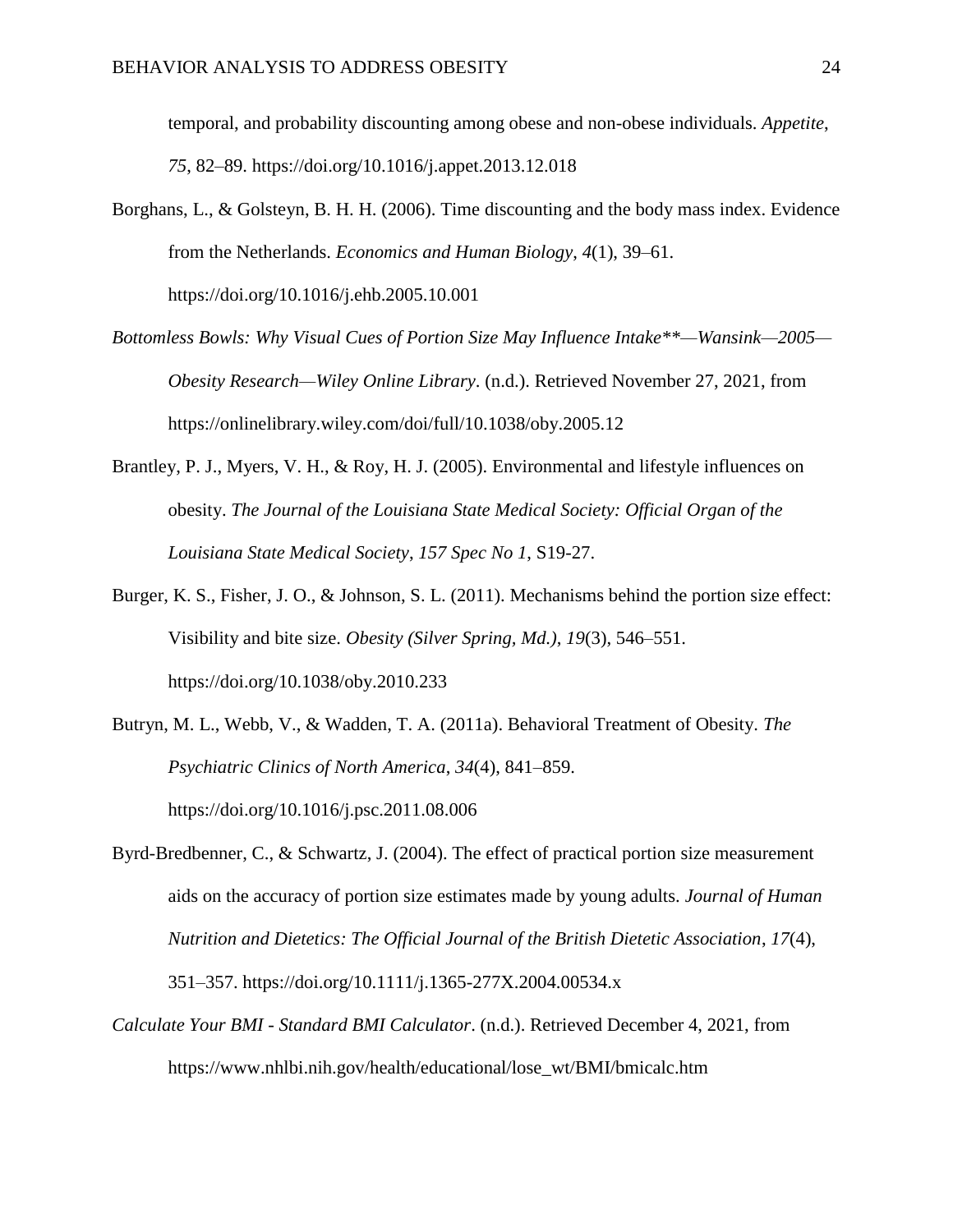- Carr, E. G. (1994). Emerging themes in the functional analysis of problem behavior. *Journal of Applied Behavior Analysis*, *27*(2), 393–399. https://doi.org/10.1901/jaba.1994.27-393
- Carroll, K. A., Samek, A., & Zepeda, L. (2018). Food bundling as a health nudge: Investigating consumer fruit and vegetable selection using behavioral economics. *Appetite*, *121*, 237– 248. https://doi.org/10.1016/j.appet.2017.11.082
- CDC. (2021a, March 22). *Adult Obesity*. Centers for Disease Control and Prevention. https://www.cdc.gov/obesity/adult/causes.html
- CDC. (2021b, November 12). *Obesity is a Common, Serious, and Costly Disease*. Centers for Disease Control and Prevention. https://www.cdc.gov/obesity/data/adult.html
- Chandon, P., & Wansink, B. (2007). The Biasing Health Halos of Fast-Food Restaurant Health Claims: Lower Calorie Estimates and Higher Side-Dish Consumption Intentions. *Journal of Consumer Research*, *34*(3), 301–314. https://doi.org/10.1086/519499
- *Childhood Obesity Facts | Overweight & Obesity | CDC*. (2021, November 12). https://www.cdc.gov/obesity/data/childhood.html
- Cooper, J. O., Heron, T. E., & Heward, W. L. (2019). *Applied behavior analysis* (3rd ed.). Pearson Education.
- *Coronavirus Disease 2019*. (2020, September 17). Centers for Disease Control and Prevention. https://www.cdc.gov/media/releases/2020/s0917-adult-obesity-increasing.html
- Craeynest, M., Crombez, G., Houwer, J. D., Deforche, B., Tanghe, A., & Bourdeaudhuij, I. D. (2005). Explicit and implicit attitudes towards food and physical activity in childhood obesity. *Behaviour Research and Therapy*, *43*(9), 1111–1120. https://doi.org/10.1016/j.brat.2004.07.007

Deshpande, H. U., Mellis, A. M., Lisinski, J. M., Stein, J. S., Koffarnus, M. N., Paluch, R.,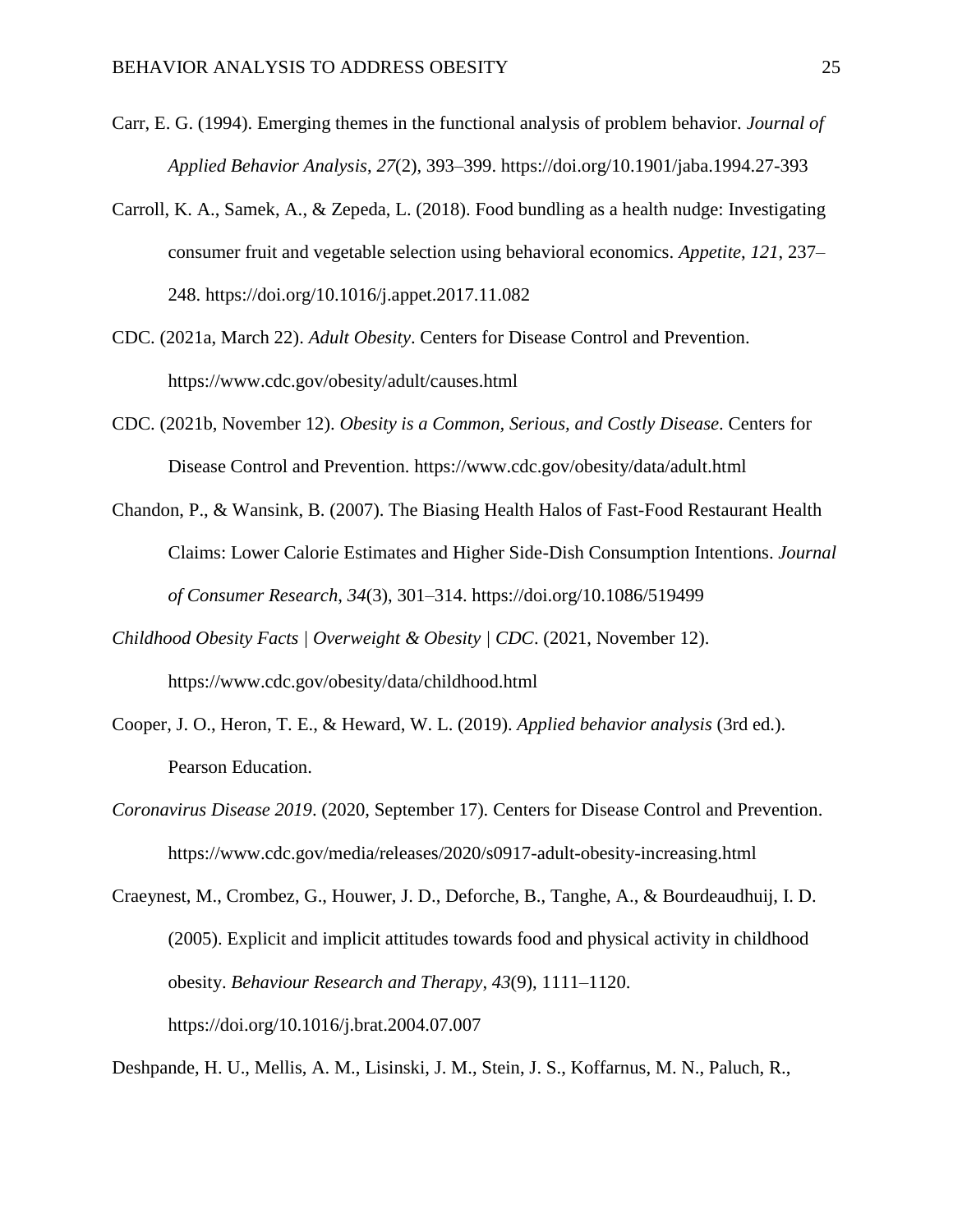Schweser, F., Zivadinov, R., LaConte, S. M., Epstein, L. H., & Bickel, W. K. (2019). Reinforcer pathology: Common neural substrates for delay discounting and snack purchasing in prediabetics. *Brain and Cognition*, *132*, 80–88. https://doi.org/10.1016/j.bandc.2019.03.003

*FastStats*. (2021, October 20). https://www.cdc.gov/nchs/fastats/leading-causes-of-death.htm *Fewer than 1 in 4 American adults get enough exercise, CDC report finds*. (2018, July 3).

MinnPost. https://www.minnpost.com/second-opinion/2018/07/fewer-1-4-americanadults-get-enough-exercise-cdc-report-finds/

Fienup, D. M., & Critchfield, T. S. (2010). Efficiently establishing concepts of inferential statistics and hypothesis decision making through contextually controlled equivalence classes. *Journal of Applied Behavior Analysis*, *43*(3), 437–462. https://doi.org/10.1901/jaba.2010.43-437

- Forman, E. M., Butryn, M. L., Hoffman, K. L., & Herbert, J. D. (2009). An Open Trial of an Acceptance-Based Behavioral Intervention for Weight Loss. *Cognitive and Behavioral Practice*, *16*(2), 223–235. https://doi.org/10.1016/j.cbpra.2008.09.005
- Foster, E., Adamson, A. J., Anderson, A. S., Barton, K. L., & Wrieden, W. L. (2009). Estimation of portion size in children's dietary assessment: Lessons learnt. *European Journal of Clinical Nutrition*, *63 Suppl 1*, S45-49. https://doi.org/10.1038/ejcn.2008.64

Freedman, M. R., & Brochado, C. (2010). Reducing portion size reduces food intake and plate waste. *Obesity (Silver Spring, Md.)*, *18*(9), 1864–1866. https://doi.org/10.1038/oby.2009.480

*Good practice brief—Public health product tax in.pdf*. (n.d.). Retrieved December 4, 2021, from https://www.euro.who.int/\_\_data/assets/pdf\_file/0004/287095/Good-practice-brief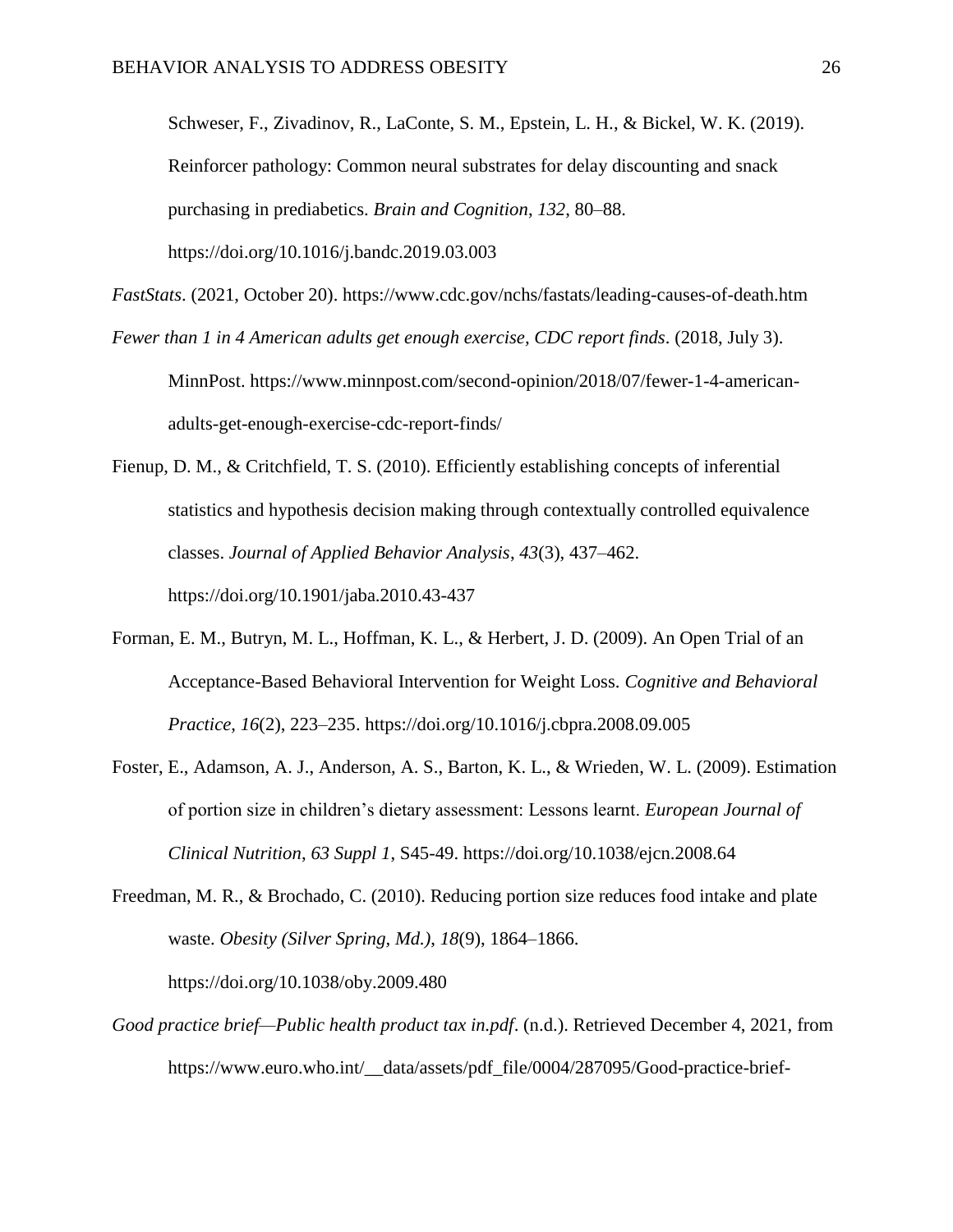public-health-product-tax-in-hungary.pdf

- Hausman, N. L., Borrero, J. C., Fisher, A., & Kahng, S. (2014). Improving accuracy of portionsize estimations through a stimulus equivalence paradigm. *Journal of Applied Behavior Analysis*, *47*(3), 485–499. https://doi.org/10.1002/jaba.139
- Higgs, S. (2015). Manipulations of attention during eating and their effects on later snack intake. *Appetite*, *92*, 287–294. https://doi.org/10.1016/j.appet.2015.05.033
- Hill, J. O., Wyatt, H. R., Reed, G. W., & Peters, J. C. (2003). Obesity and the Environment: Where Do We Go from Here? *Science*, *299*(5608), 853–855. https://doi.org/10.1126/science.1079857
- Horner, R. H. (1994). Functional assessment: Contributions and future directions. *Journal of Applied Behavior Analysis*, *27*(2), 401–404. https://doi.org/10.1901/jaba.1994.27-401
- *How to Fix the Obesity Crisis*. (n.d.). Scientific American. https://doi.org/10.1038/scientificamerican0211-40
- Ikeda, S., Kang, M.-I., & Ohtake, F. (2010). Hyperbolic discounting, the sign effect, and the body mass index. *Journal of Health Economics*, *29*(2), 268–284. https://doi.org/10.1016/j.jhealeco.2010.01.002
- Jacques, A., Chaaya, N., Beecher, K., Ali, S. A., Belmer, A., & Barlett, S. (2019, May 21). *The impact of sugar consumption on stress driven, emotional and addictive behaviors*. PubMed.
- Jarmolowicz, D. P., Cherry, J. B. C., Reed, D. D., Bruce, J. M., Crespi, J. M., Lusk, J. L., & Bruce, A. S. (2014). Robust relation between temporal discounting rates and body mass. *Appetite*, *78*, 63–67. https://doi.org/10.1016/j.appet.2014.02.013

Johnson, F., & Wardle, J. (2014). Variety, Palatability, and Obesity. *Advances in Nutrition*, *5*(6),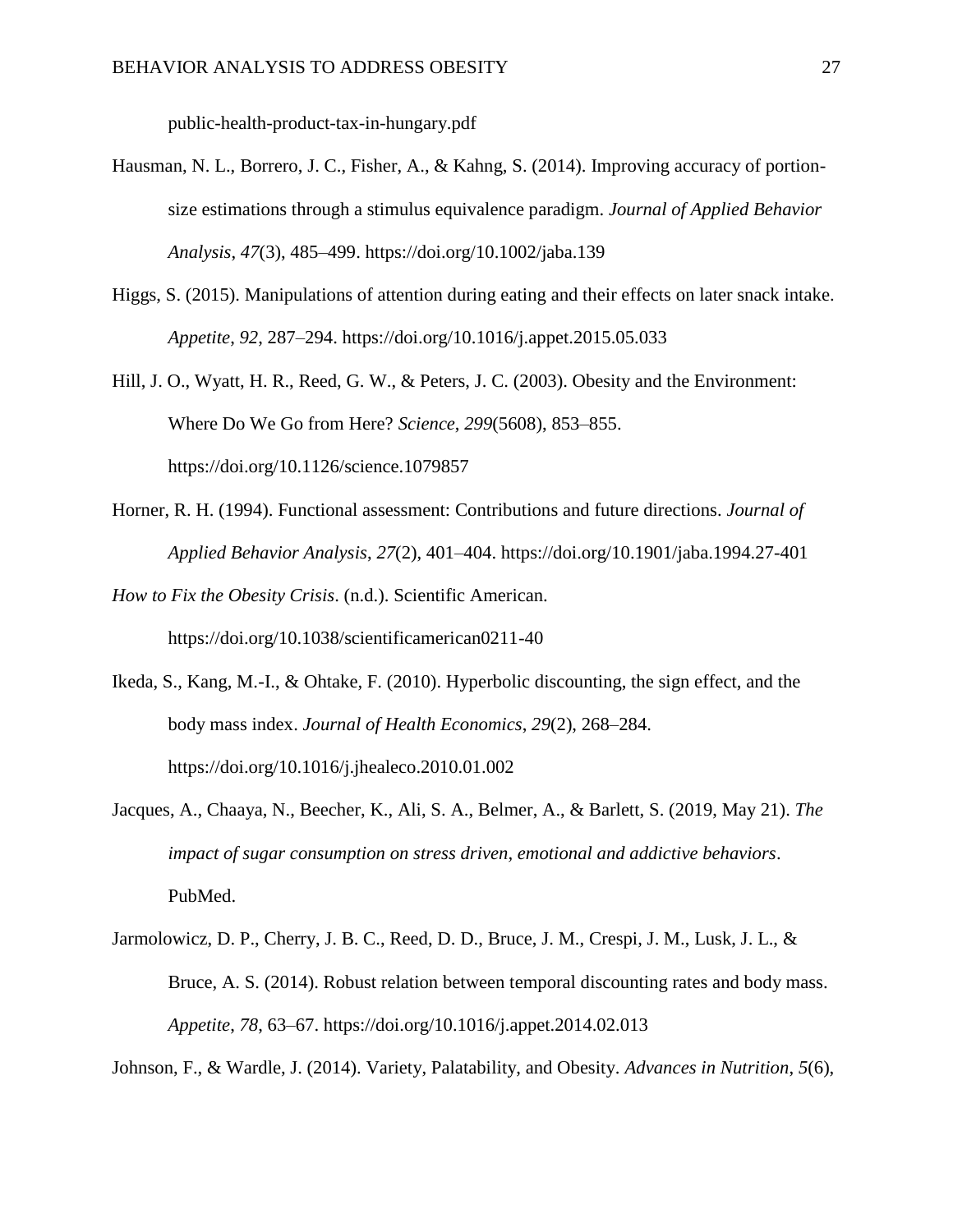851–859. https://doi.org/10.3945/an.114.007120

- Kidd, L. I., Graor, C. H., & Murrock, C. J. (2013). A Mindful Eating Group Intervention for Obese Women: A Mixed Methods Feasibility Study. *Archives of Psychiatric Nursing*, *27*(5), 211–218. https://doi.org/10.1016/j.apnu.2013.05.004
- Kral, T. V. E., Roe, L. S., & Rolls, B. J. (2004). Combined effects of energy density and portion size on energy intake in women. *The American Journal of Clinical Nutrition*, *79*(6), 962– 968. https://doi.org/10.1093/ajcn/79.6.962
- Kuang, C. (2012, March 19). *In The Cafeteria, Google Gets Healthy*. Fast Company. https://www.fastcompany.com/1822516/cafeteria-google-gets-healthy
- Ladabaum, U., Mannalithara, A., Myer, P. A., & Singh, G. (2014). Obesity, Abdominal Obesity, Physical Activity, and Caloric Intake in US Adults: 1988 to 2010. *The American Journal of Medicine*, *127*(8), 717-727.e12. https://doi.org/10.1016/j.amjmed.2014.02.026
- Larson, T. A., Normand, M. P., Morley, A. J., & Miller, B. G. (2013). A functional analysis of moderate-to-vigorous physical activity in young children. *Journal of Applied Behavior Analysis*, *46*(1), 199–207. https://doi.org/10.1002/jaba.8
- *Legal and Administrative Feasibility of a Federal Junk Food and Sugar-Sweetened Beverage Tax to Improve Diet | AJPH | Vol. 108 Issue 2*. (n.d.). Retrieved December 4, 2021, from https://ajph.aphapublications.org/doi/abs/10.2105/AJPH.2017.304159?journalCode=ajph
- Leitner, D. R., Frühbeck, G., Yumuk, V., Schindler, K., Micic, D., Woodward, E., & Toplak, H. (2017). Obesity and Type 2 Diabetes: Two Diseases with a Need for Combined Treatment Strategies - EASO Can Lead the Way. *Obesity Facts*, *10*(5), 483–492. https://doi.org/10.1159/000480525

McCrory, M. A., Fuss, P. J., McCallum, J. E., Yao, M., Vinken, A. G., Hays, N. P., & Roberts,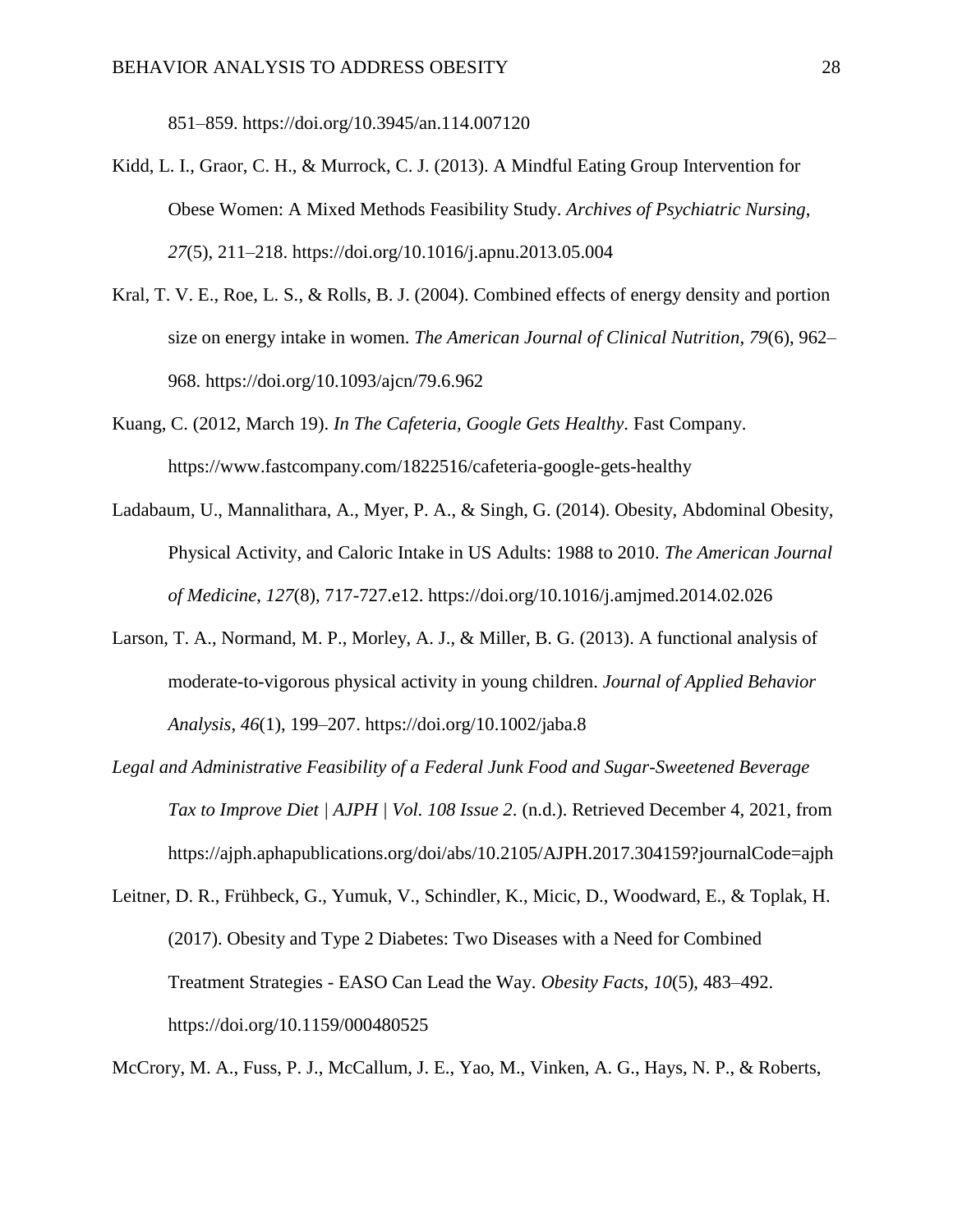S. B. (1999). Dietary variety within food groups: Association with energy intake and body fatness in men and women. *The American Journal of Clinical Nutrition*, *69*(3), 440– 447. https://doi.org/10.1093/ajcn/69.3.440

- McGuire, S. (2013). State Indicator Report on Fruits and Vegetables, 2013, Centers for Disease Control and Prevention, Atlanta, GA. *Advances in Nutrition*, *4*(6), 665–666. https://doi.org/10.3945/an.113.004598
- McKenna, I., Hughes, S., Barnes-Holmes, D., De Schryver, M., Yoder, R., & O'Shea, D. (2016, May 1). *Obesity, food restriction, and implicit attitudes to healthy and unhealthy foods: Lessons learned from the implicit relational assessment procedure*. ScienceDirect.com | Science, health and medical journals, full text articles and books. [https://www.sciencedirect.com/science/article/abs/pii/S0195666316300484?via%](https://www.sciencedirect.com/science/article/abs/pii/S0195666316300484?via%3Dihub) [3Dihub](https://www.sciencedirect.com/science/article/abs/pii/S0195666316300484?via%3Dihub)
- *Mexico and Hungary tried junk food taxes—And they seem to be working—Vox*. (n.d.). Retrieved November 27, 2021, from https://www.vox.com/2018/1/17/16870014/junk-food-tax

*National Health Statistics Reports, Number 112, June 28, 2018*. (2018). *112*, 22.

Normand, M. P., & Bober, J. (2020). Health coaching by behavior analysts in practice: How and why. *Behavior Analysis: Research and Practice*, *20*(2), 108–119.

https://doi.org/10.1037/bar0000171

- *Obesity Rates Continue to Rise Among Adults in the US*. (n.d.). Retrieved November 27, 2021, from https://www.cancer.org/latest-news/obesity-rates-continue-to-rise-among-adults-inthe-us.html
- *Overweight And Thin People Might Actually See Food Differently | HuffPost Life*. (n.d.). Retrieved November 27, 2021, from https://www.huffpost.com/entry/one-big-difference-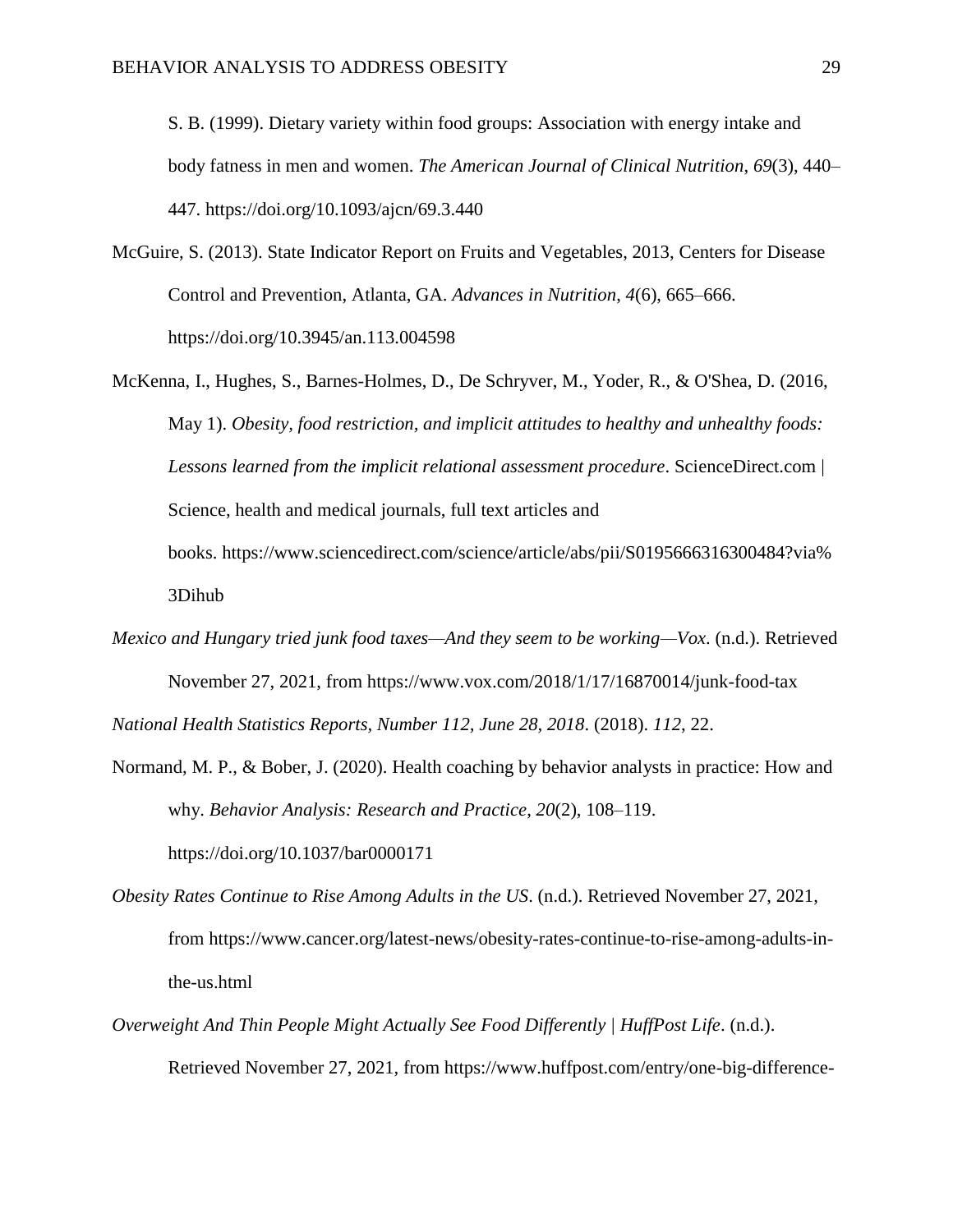between-overweight-and-lean-people\_n\_570e790fe4b08a2d32b8a56d

- Pierce, W. D., & Cheney, C. D. (2017). *Behavior analysis and learning* (6th ed.). Psychology Press.
- Pietiläinen, K. H., Kaprio, J., Borg, P., Plasqui, G., Yki-Järvinen, H., Kujala, U. M., Rose, R. J., Westerterp, K. R., & Rissanen, A. (2008). Physical inactivity and obesity: A vicious circle. *Obesity (Silver Spring, Md.)*, *16*(2), 409–414. https://doi.org/10.1038/oby.2007.72
- Pomeranz, J. L., Wilde, P., Huang, Y., Micha, R., & Mozaffarian, D. (2018). Legal and Administrative Feasibility of a Federal Junk Food and Sugar-Sweetened Beverage Tax to Improve Diet. *American Journal of Public Health*, *108*(2), 203–209. https://doi.org/10.2105/AJPH.2017.304159
- *Prevalence of obesity among adults and youth: United States, 2015–2016*. (n.d.). Retrieved November 27, 2021, from https://stacks.cdc.gov/view/cdc/49223
- Raynor, H. A., & Epstein, L. H. (2001). Dietary variety, energy regulation, and obesity. *Psychological Bulletin*, *127*(3), 325–341. https://doi.org/10.1037/0033-2909.127.3.325
- Rothman, K. J. (2008). BMI-related errors in the measurement of obesity. *International Journal of Obesity*, *32*(3), S56–S59. https://doi.org/10.1038/ijo.2008.87
- Rozin, P., Scott, S. E., Dingley, M., Urbanek, J., Jiang, H., & Kaltenbach, M. (2011). Nudge to Nobesity I: Minor Changes in Accessibility Decrease Food Intake. *Judgment and Decision Making*, *6*(4), 323–332.
- Rung, J. M., & Madden, G. J. (2018). Experimental reductions of delay discounting and impulsive choice: A systematic review and meta-analysis. *Journal of Experimental Psychology. General*, *147*(9), 1349–1381. https://doi.org/10.1037/xge0000462

Sea, M. M.-M., Woo, J., Tong, P. C.-Y., Chow, C.-C., & Chan, J. C.-N. (2004). Associations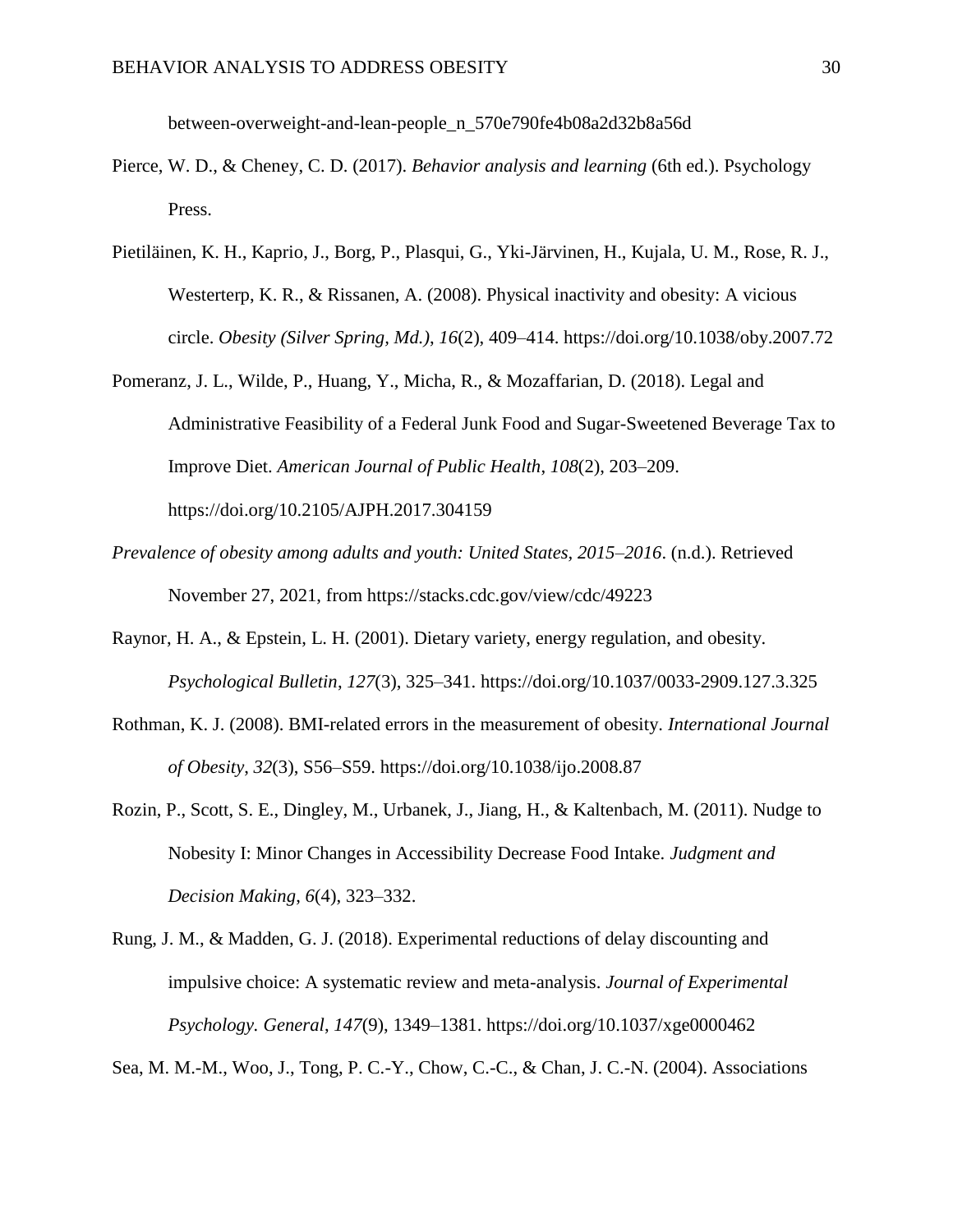between food variety and body fatness in Hong Kong Chinese adults. *Journal of the American College of Nutrition*, *23*(5), 404–413. https://doi.org/10.1080/07315724.2004.10719385

Skinner, B. F. (1953). *Science and human behavior*. Macmillan.

- Steenhuis, I. H., & Vermeer, W. M. (2009). Portion size: Review and framework for interventions. *The International Journal of Behavioral Nutrition and Physical Activity*, *6*, 58. https://doi.org/10.1186/1479-5868-6-58
- Tapper, K., Shaw, C., Ilsley, J., Hill, A. J., Bond, F. W., & Moore, L. (2009). Exploratory randomised controlled trial of a mindfulness-based weight loss intervention for women. *Appetite*, *52*(2), 396–404. https://doi.org/10.1016/j.appet.2008.11.012
- Thaler, R. H., & Sunstein, C. R. (2008). Nudge: Improving decisions about health, wealth and happiness. *Amsterdam Law Forum*, *1*, 89.
- *The Health Effects of Overweight and Obesity | Healthy Weight, Nutrition, and Physical Activity | CDC*. (2020, September 17). https://www.cdc.gov/healthyweight/effects/index.html
- Toussaint, K. A., & Tiger, J. H. (2010). Teaching early braille literacy skills within a stimulus equivalence paradigm to children with degenerative visual impairments. *Journal of Applied Behavior Analysis*, *43*(2), 181–194. https://doi.org/10.1901/jaba.2010.43-181
- *Treatment of Pediatric Obesity: An Opportunity for Behavior Analysts—ScienceDirect*. (n.d.). Retrieved November 27, 2021, from

https://www.sciencedirect.com/science/article/pii/B9780124202498000137

*Understanding The Antecedent Behavior Consequence Model | BetterHelp*. (n.d.). Retrieved November 27, 2021, from https://www.betterhelp.com/advice/behavior/understandingthe-antecedent-behavior-consequence-model/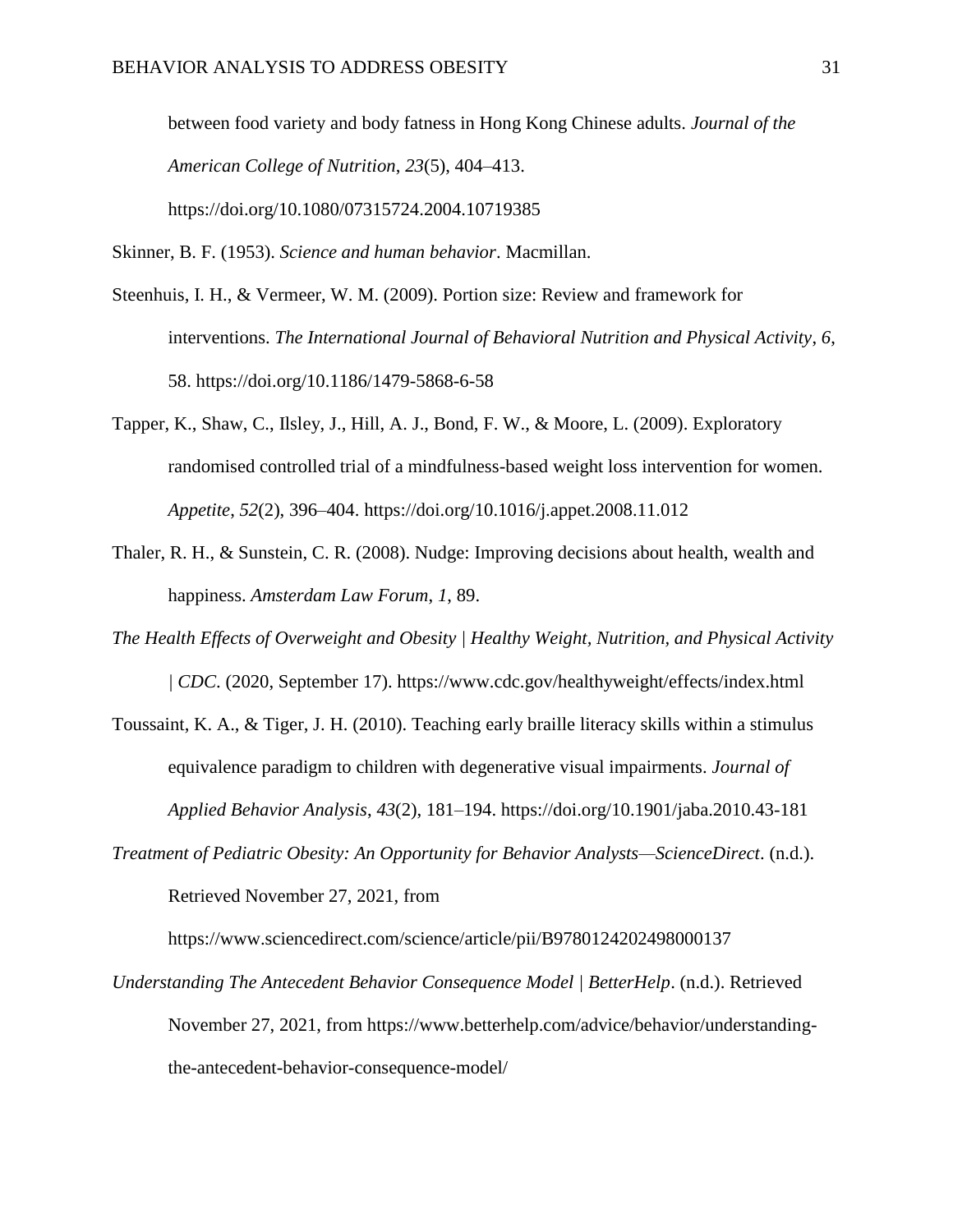- Wakefield, J. (2004). Fighting Obesity Through the Built Environment. *Environmental Health Perspectives*, *112*(11), A616–A618.
- Walker, B. D., Rehfeldt, R. A., & Ninness, C. (2010). Using the stimulus equivalence paradigm to teach course material in an undergraduate rehabilitation course. *Journal of Applied Behavior Analysis*, *43*(4), 615–633. https://doi.org/10.1901/jaba.2010.43-615
- Wansink, B., Painter, J. E., & North, J. (2005). Bottomless bowls: Why visual cues of portion size may influence intake. *Obesity Research*, *13*(1), 93–100. https://doi.org/10.1038/oby.2005.12
- Wansink, B., van Ittersum, K., & Painter, J. E. (2006). Ice cream illusions bowls, spoons, and self-served portion sizes. *American Journal of Preventive Medicine*, *31*(3), 240–243. https://doi.org/10.1016/j.amepre.2006.04.003
- *Watching television while eating increases energy intake. Examining the mechanisms in female participants—ScienceDirect*. (n.d.). Retrieved November 27, 2021, from https://www.sciencedirect.com/science/article/abs/pii/S0195666314000130
- Weller, R. E., Cook, E. W., Avsar, K. B., & Cox, J. E. (2008a). Obese women show greater delay discounting than healthy-weight women. *Appetite*, *51*(3), 563–569. https://doi.org/10.1016/j.appet.2008.04.010
- Weller, R. E., Cook, E. W., Avsar, K. B., & Cox, J. E. (2008b). Obese women show greater delay discounting than healthy-weight women. *Appetite*, *51*(3), 563–569. https://doi.org/10.1016/j.appet.2008.04.010
- *Why Obese People Find It So Tough to Slim Down*. (n.d.). Retrieved November 27, 2021, from https://www.webmd.com/diet/obesity/news/20180620/why-obese-people-find-it-sotough-to-slim-down#1